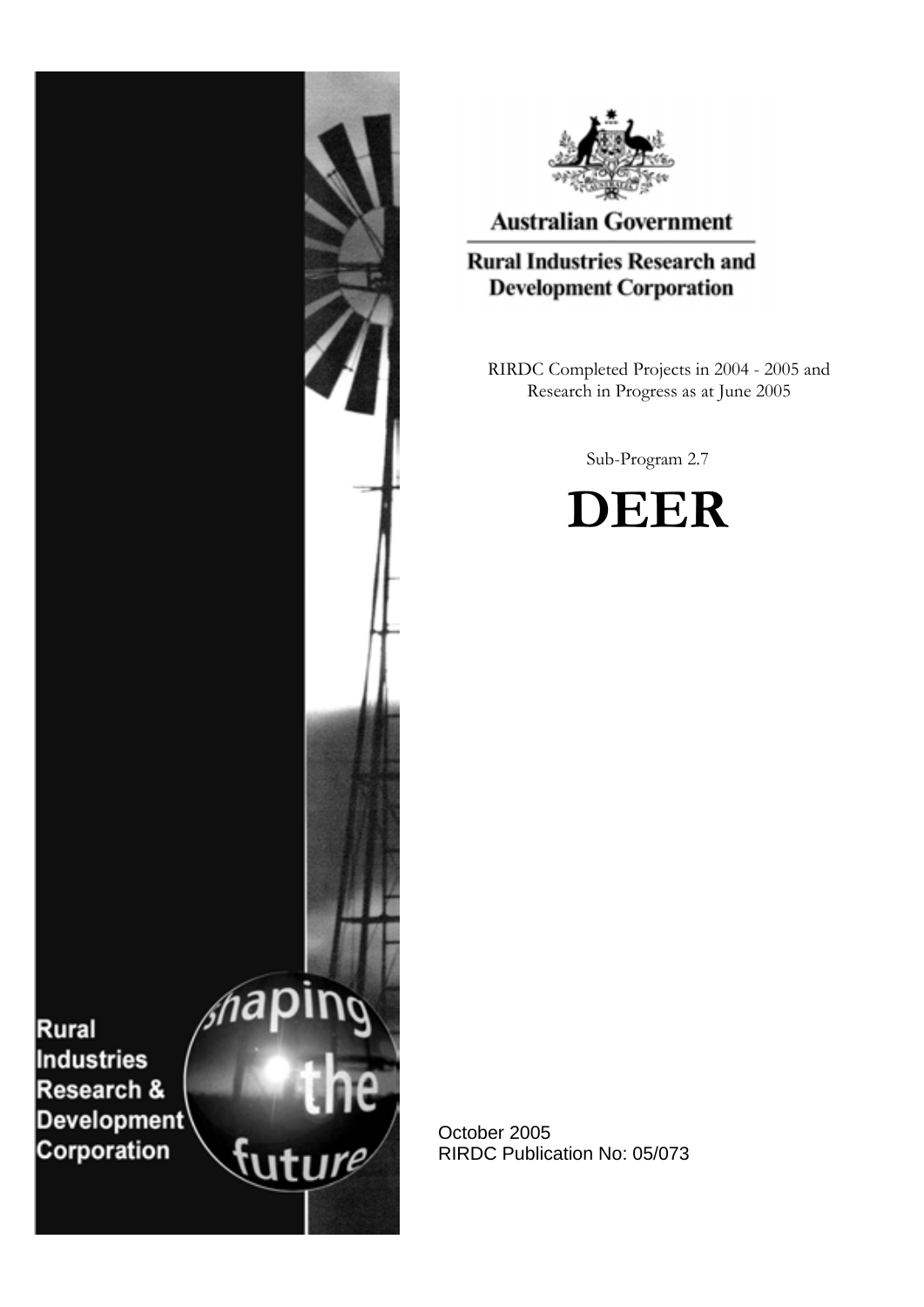© 2005 Rural Industries Research and Development Corporation. All rights reserved.

ISBN 1 74151 171 2 ISSN 1440-6845

*"RIRDC Completed Projects in 2004 - 2005 and Research in Progress as at June 2005 - 2.7 Deer". Publication No 05/073* 

The views expressed and the conclusions reached in this publication are those of the author and not necessarily those of persons consulted. RIRDC shall not be responsible in any way whatsoever to any person who relies in whole or in part on the contents of this report.

This publication is copyright. However, RIRDC encourages wide dissemination of its research, providing the Corporation is clearly acknowledged. For any other enquiries concerning reproduction, contact the Publications Manager on phone 02 6272 3186.

#### **RIRDC Deer Research Manager**

Dr Laurence Denholm RIRDC Level 1, AMA House 42 Macquarie Street BARTON ACT 2600 PO Box 4776 KINGSTON ACT 2604

| Phone:  | 02 6365 5482          |
|---------|-----------------------|
| Fax:    | 02 6365 5560          |
| Mobile: | 0418 641 957          |
| Email:  | denholml@rirdc.gov.au |

#### **RIRDC Publications Manager**

Rural Industries Research and Development Corporation Level 1, AMA House 42 Macquarie Street BARTON ACT 2600 PO Box 4776 KINGSTON ACT 2604

| Phone:   | 02 6272 3186                 |
|----------|------------------------------|
| Fax:     | 02 6272 5877                 |
| Email:   | cecile.ferguson@rirdc.gov.au |
| Website: | http://www.rirdc.gov.au      |

Published in October 2005 Printed on environmentally friendly paper by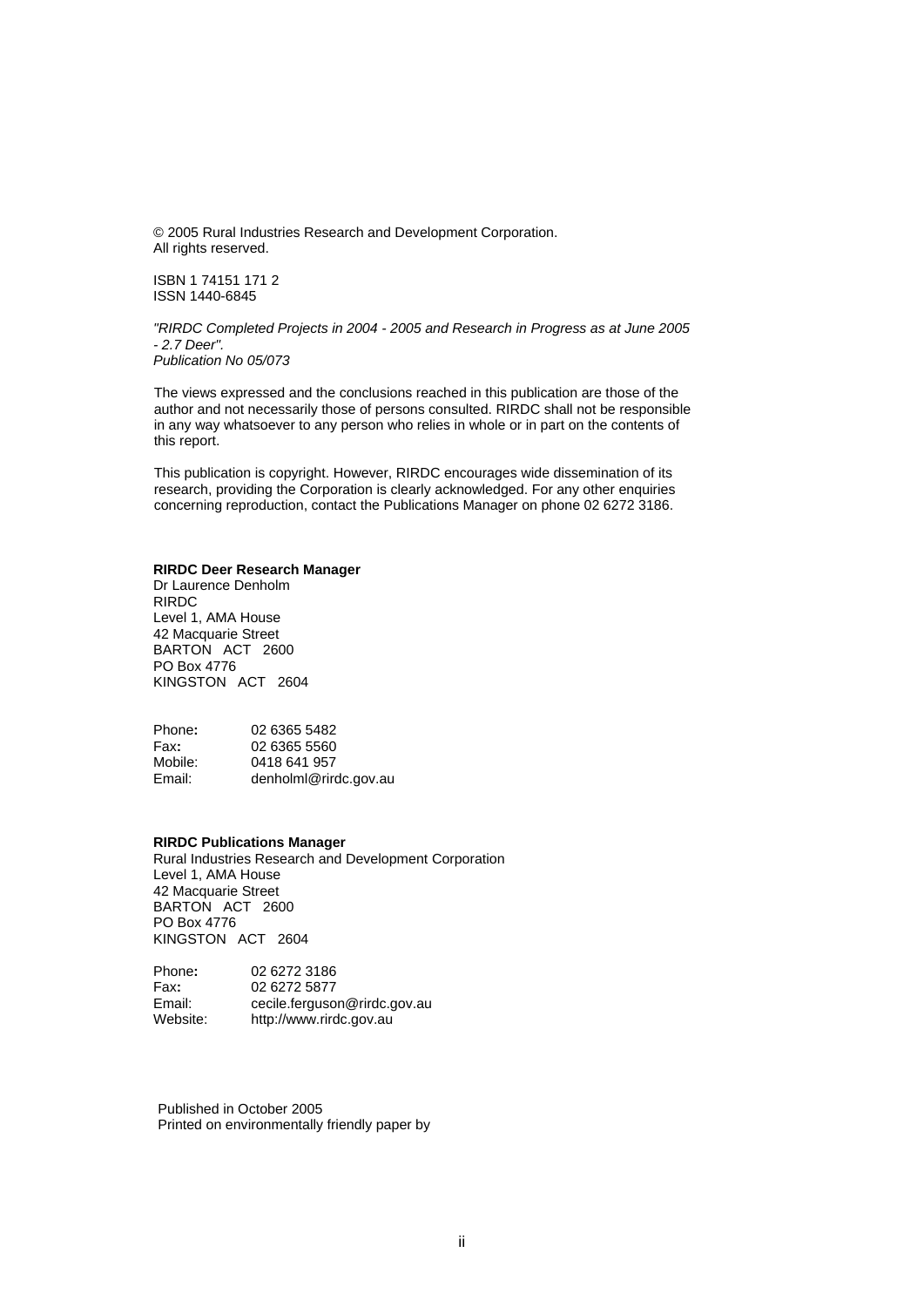# **Foreword**

This year RIRDC has produced *Research in Progress, June 2005*, which contains short summaries of continuing projects as well as those that were completed during 2004 - 2005 for all of the Corporation's program areas.

The complete report on all the programs is only available in electronic format on our website at http://www.rirdc.gov.au

The following report is a hardcopy extract covering sub-program 2.7. It contains all entries from continuing and completed Deer research projects funded by RIRDC – Deer. This program aims to foster an Australian deer industry as a highly profitable and efficient mainstream agricultural enterprise.

This report is an addition to our extensive catalogue of over 1500 research reports of projects supported by RIRDC. Please contact us for the latest publications catalogue or view it on our website.

- downloads at [www.rirdc.gov.au/fullreports/Index.htm](http://www.rirdc.gov.au/reports/Index.htm)
- purchases at www.rirdc.gov.au/eshop

**Peter O'Brien**  Managing Director Rural Industries Research and Development Corporation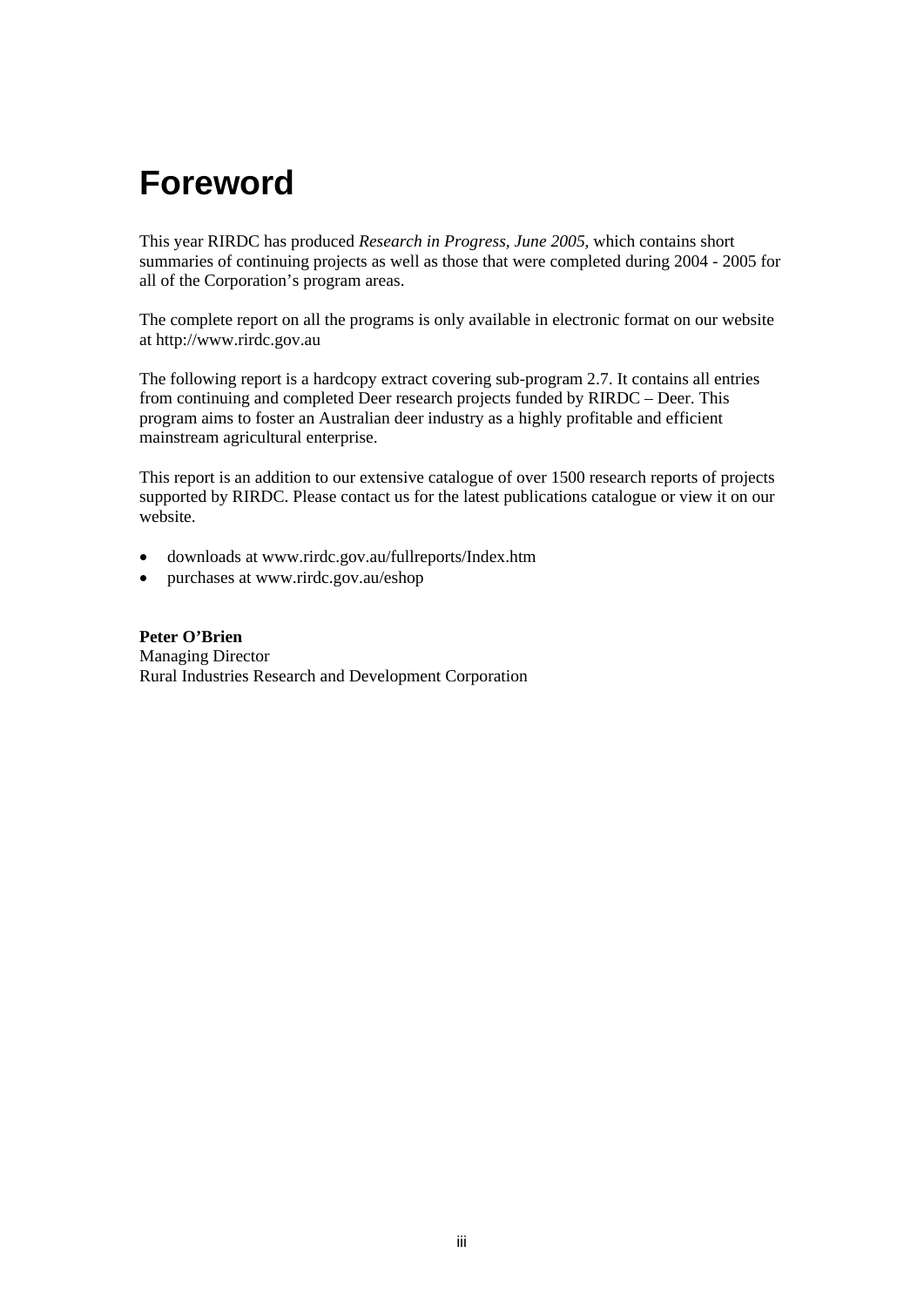# **Contents**

#### **2.7 DEER COMPLETED PROJECTS**

| <b>PROJECT</b><br>N <sub>0</sub> | <b>PROJECT TITLE</b>                                                                                 | <b>RESEARCHER</b>                  | <b>PHONE</b>                     | <b>ORGANISATION</b>                   | <b>PAGE</b><br>N <sub>0</sub> |
|----------------------------------|------------------------------------------------------------------------------------------------------|------------------------------------|----------------------------------|---------------------------------------|-------------------------------|
|                                  | Improve the Profitability of the Australian industry for all stakeholders                            |                                    |                                  |                                       |                               |
| SAR-41A                          | Optimum weaning time of fallow deer in                                                               | Dr Phil Glatz                      | (08) 83037786                    | South Australian Research             |                               |
|                                  | southern Australia                                                                                   | Dr Yingjun Ru                      |                                  | and Development Institute             |                               |
|                                  | Facilitate adoption of improved production technologies                                              |                                    |                                  |                                       |                               |
| DIP-11A                          | Venison Quality Assurance                                                                            | Chris Tuckwell                     | (08) 8523 3500                   | Rural Industry<br>Development Pty Ltd | 3                             |
| DIP-15A                          | Dissemination of results of research<br>projects - 2                                                 | Chris Tuckwell                     | (08) 8523 3500                   | Rural Industry<br>Development Pty Ltd | 4                             |
| MAT-1A                           | Restoration of Cartilage by Novel Gene<br>Therapy                                                    | A/Prof Peter Ghosh<br>Dennis White | (02) 9926 7239<br>(02) 4472 1162 | Matrix Gene P/L                       | 6                             |
|                                  | Develop international and domestic markets for Australian and                                        |                                    |                                  |                                       |                               |
| DIP-14A                          | National Velvet Accreditation Scheme<br>Database Development                                         | <b>Chris Tuckwell</b>              | (08) 8523 3500                   | Rural Industry<br>Development Pty Ltd | 8                             |
| LBP-1A                           | A domestic market positioning strategy<br>for Australian Venison - A sub-program of<br>RIRDC US-130A | Deborah Moffat                     | (02) 9938 3399                   | Loulaki Blue Pty Ltd                  | 9                             |
| VUT-4A                           | Marketing venison products: Tademark<br>and country-of-origin influences and<br>effects              | Dr Suku Bhaskaran                  | (03) 9216 8263                   | Victoria University                   | 11                            |

| 2.7 DEER<br><b>RESEARCH IN PROGRESS</b>                                                               |                                                                                                                                       |                   |                        |                                 |                |
|-------------------------------------------------------------------------------------------------------|---------------------------------------------------------------------------------------------------------------------------------------|-------------------|------------------------|---------------------------------|----------------|
| <b>PROJECT</b>                                                                                        | <b>PROJECT TITLE</b>                                                                                                                  | <b>RESEARCHER</b> | <b>PHONE</b>           | <b>ORGANISATION</b>             | <b>PAGE</b>    |
| N <sub>0</sub>                                                                                        |                                                                                                                                       |                   |                        |                                 | N <sub>0</sub> |
|                                                                                                       | Improve on farm production efficiency                                                                                                 |                   |                        |                                 |                |
| UWS-18A                                                                                               | Study of the Relationship between<br>body condition score, carcass<br>composition and consumer perception<br>of venison quality       | Dr Robert Mulley  | (02) 4570 1438         | University of Western<br>Sydney | 12             |
| Develop international and domestic markets for Australian venison and develop supply chain management |                                                                                                                                       |                   |                        |                                 |                |
| programs                                                                                              |                                                                                                                                       |                   |                        |                                 |                |
| <b>US-130A</b>                                                                                        | Development and implementation of an Rod Cox<br>industry endorsed venison marketing<br>strategic plan for delivering future<br>growth |                   | (02) 6360<br>5566/5538 | The University of Sydney        | 14             |
| <b>US-132A</b>                                                                                        | Scholarship - Tim McRae (Deer)                                                                                                        | Timothy McRae     | (02) 6360<br>4771/5470 | The University of Sydney        | 16             |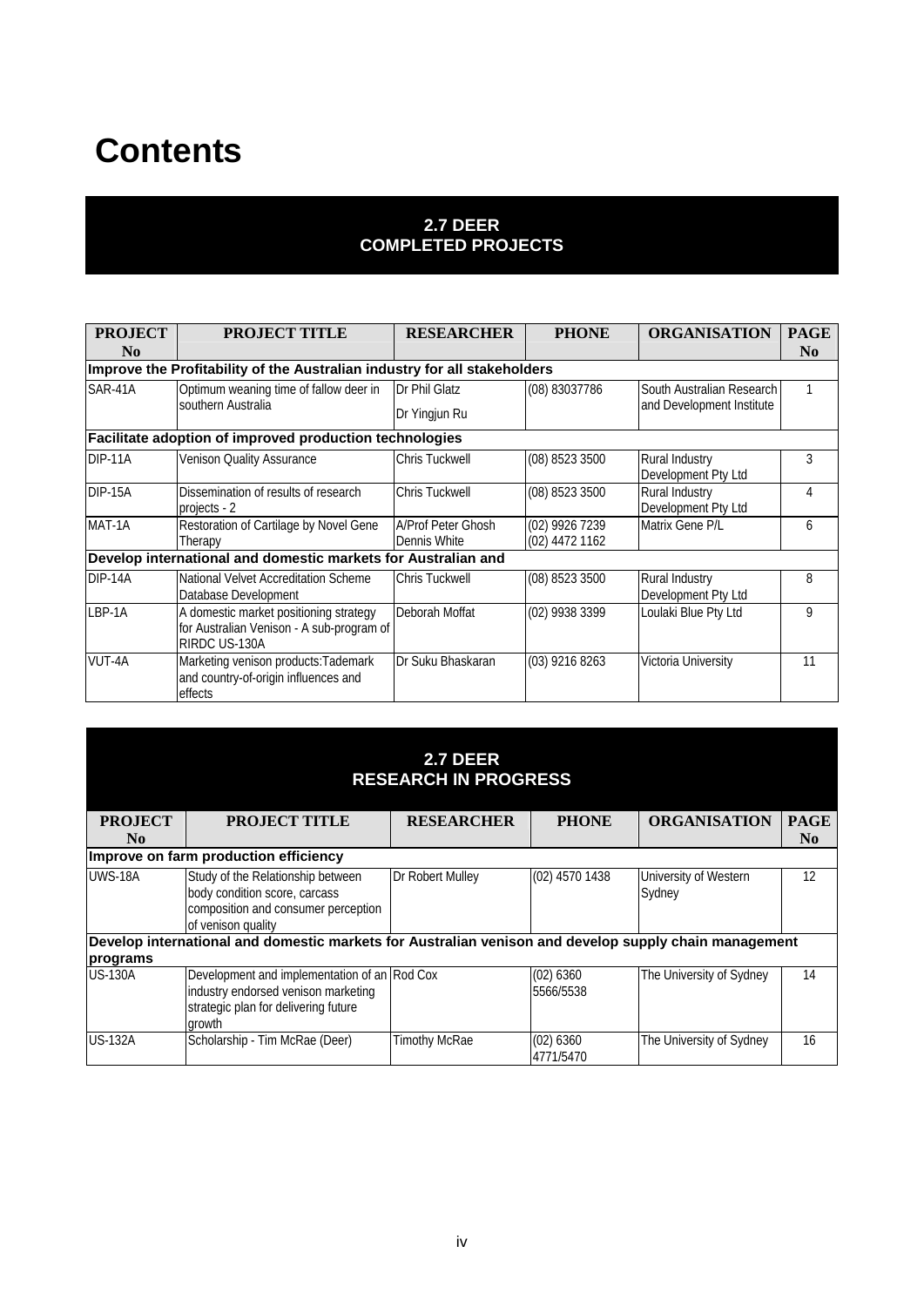# **2.3 DEER COMPLETED PROJECTS**

## **Improve on farm production efficiency**

<span id="page-4-0"></span>

| <b>Project Title</b>                                                                  | Optimum weaning time of fallow deer in southern<br><b>Australia</b>                                                                                                                                                                                                                                                                                                                                                                                                                                                                                                                                                                                                                                                                                                                                                                                                                                                                                                                                                                                       |
|---------------------------------------------------------------------------------------|-----------------------------------------------------------------------------------------------------------------------------------------------------------------------------------------------------------------------------------------------------------------------------------------------------------------------------------------------------------------------------------------------------------------------------------------------------------------------------------------------------------------------------------------------------------------------------------------------------------------------------------------------------------------------------------------------------------------------------------------------------------------------------------------------------------------------------------------------------------------------------------------------------------------------------------------------------------------------------------------------------------------------------------------------------------|
| <b>RIRDC Project No.:</b><br>Researcher:<br>Organisation:<br>Phone:<br>Fax:<br>Email: | SAR-41A<br>Dr Phil Glatz and Dr Yingjun Ru<br>South Australian Research and Development Institute<br>(08) 83037786<br>(08) 83037689<br>Glatz.phil@saugov.sa.gov.au                                                                                                                                                                                                                                                                                                                                                                                                                                                                                                                                                                                                                                                                                                                                                                                                                                                                                        |
| <b>Objectives</b>                                                                     | Improve growth rate of weaners during weaning;<br>$\bullet$<br>Improve profitability of deer farming.<br>$\bullet$                                                                                                                                                                                                                                                                                                                                                                                                                                                                                                                                                                                                                                                                                                                                                                                                                                                                                                                                        |
| <b>Background</b>                                                                     | The Mediterranean environment is characterised by wet cold winters<br>and hot dry summers. The herbage availability for grazing deer under<br>such an environment fluctuates with the season, resulting in a low<br>availability of green feed in autumn and winter, a surplus of green feed<br>in spring, and a dry feed period in summer/autumn. Deer in these<br>regions fawn in December and January. Most deer farmers allow fawns<br>to stay with does until natural weaning occurs, but a few farmers wean<br>fawns in May-June. Very few farmers wean their fawns in March.<br>A common question has been posed by deer farmers attending the field<br>days at Roseworthy and at meetings of the South Australian Deer<br>Farmer Association. The farmers question whether they should wean<br>their deer later during May or June to reduce the stress during weaning<br>and to improve performance during the grazing season or should they<br>wean in March to allow does to recover their body conditions for the next<br>reproduction cycle. |
| <b>Research</b>                                                                       | An on-farm trial comparing early weaning versus late weaning is being<br>conducted on the Bilby Deer Farm in South Australia. Does were first<br>weighed in November 2003. During 2004 does were weighed in March,<br>May, July, September and November. Fawns were weaned early in<br>March and compared with weight of fawns, which were weaned later in<br>June 2004.<br>In March body weight of does in the early weaned treatment were about                                                                                                                                                                                                                                                                                                                                                                                                                                                                                                                                                                                                         |
|                                                                                       | 4 kg heavier than does in the late weaned treatment but by May this<br>difference was only 0.7 kg. In September 2004 there was no differences<br>observed in the weight of does on the early and late weaning<br>treatments. Early weaned fawns were 4-5 kg heavier in March and 2 kg<br>heavier in May compared to the late weaned fawns. However in<br>September 2004 there was no difference in the weight of fawns whether<br>they were weaned earlier or later in the year. The body weights of does<br>were similar at the start of the experiment and after the experiment had<br>been completed their body weight was also similar.                                                                                                                                                                                                                                                                                                                                                                                                               |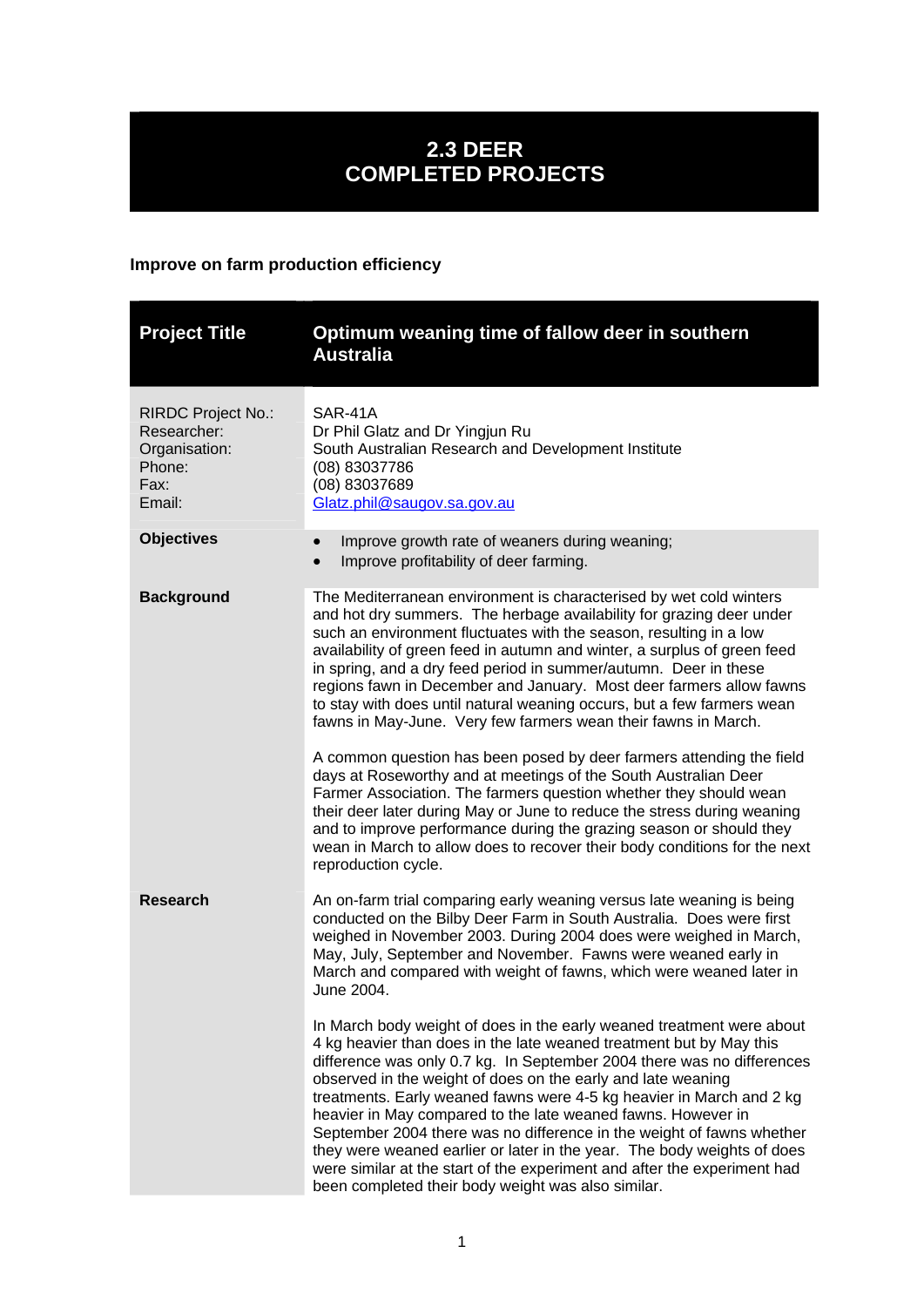| <b>Outcomes</b>     | The advantages of early weaning were apparent early in the season.<br>However by the end of the season there appeared to be no benefits<br>from early weaning.                       |
|---------------------|--------------------------------------------------------------------------------------------------------------------------------------------------------------------------------------|
| <b>Implications</b> | It is suggested that deer farmers undertake a small trial on their owns<br>farms to determine if early weaning is beneficial or not, ensuring that<br>handling is kept to a minimum. |
| <b>Publications</b> | Y. M. Bao*, Y. J. Ru, P. C. Glatz and Z. H. Miao. (2004) The influence of<br>weaning time on deer performance. Asian-Aust. J. Anim. Sci. 17:569-<br>581.                             |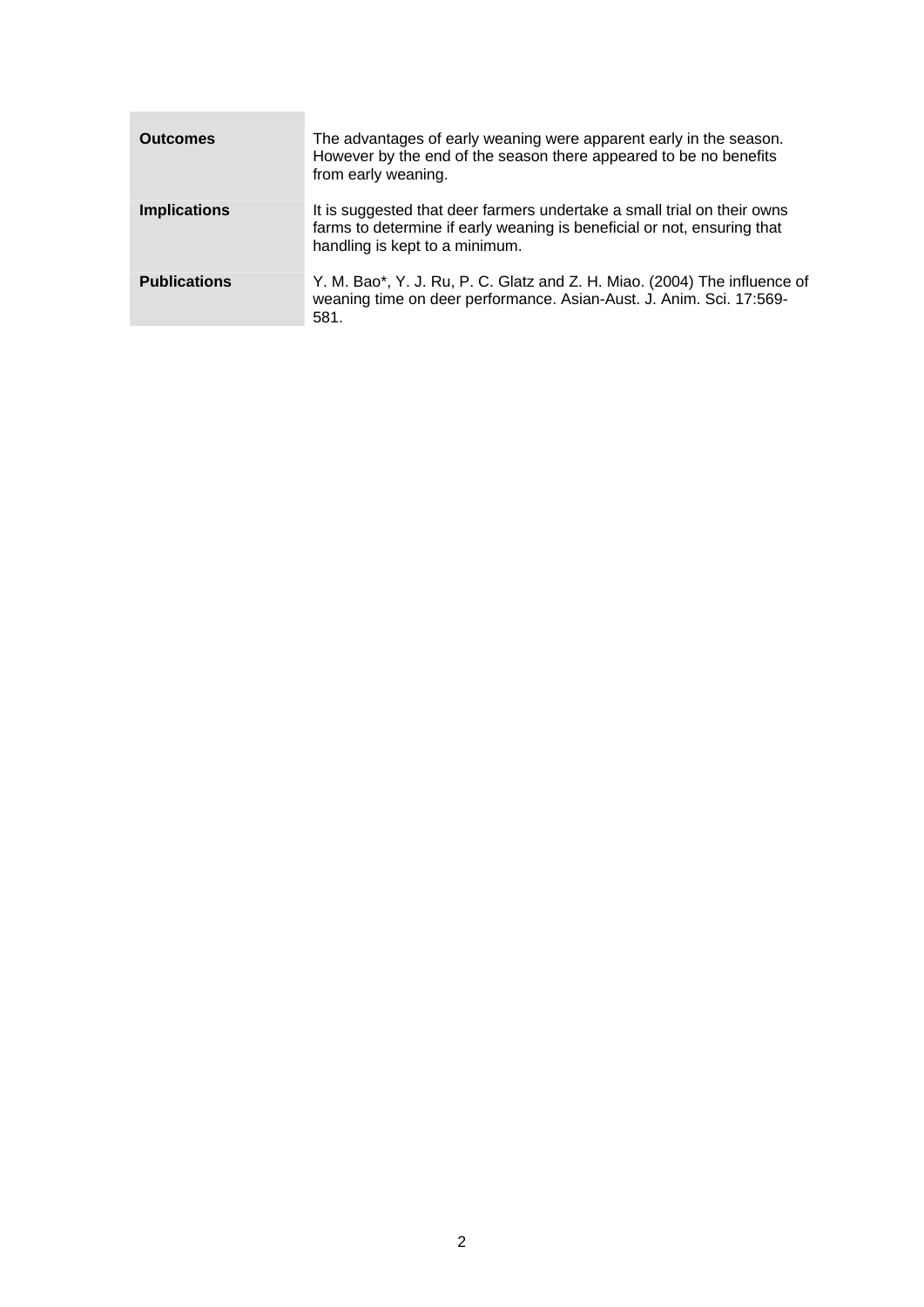## **Facilitate adoption of improved production technologies**

<span id="page-6-0"></span>

| <b>Project Title</b>                                                                  | <b>Venison Quality Assurance</b>                                                                                                                                                                                                                                                                                                                                                                                                                                                                                                                                                                                                                      |
|---------------------------------------------------------------------------------------|-------------------------------------------------------------------------------------------------------------------------------------------------------------------------------------------------------------------------------------------------------------------------------------------------------------------------------------------------------------------------------------------------------------------------------------------------------------------------------------------------------------------------------------------------------------------------------------------------------------------------------------------------------|
| <b>RIRDC Project No.:</b><br>Researcher:<br>Organisation:<br>Phone:<br>Fax:<br>Email: | <b>DIP-11A</b><br><b>Chris Tuckwell</b><br>Rural Industry Developments Pty Ltd<br>PO Box 1105<br>Gawler, SA, 1105<br>(08) 8523 3500<br>(08) 8523 3301<br>cdt@bigpond.net.au                                                                                                                                                                                                                                                                                                                                                                                                                                                                           |
| <b>Objectives</b>                                                                     | To continue the improvement of the Australian Deer industry Quality<br>Assurance program by upgrading the existing Deer QAMA software<br>program that will improve the capability of the software and in<br>particular provide deer farmers with a previously unavailable ability to:<br>Record, store, report and analyse data related to animal body<br>weights<br>Record, store, report and analyse data related to velvet antler<br>$\bullet$<br>production<br>Undertake some statistical analyses of body weight and velvet<br>$\bullet$<br>weight data.                                                                                         |
| <b>Background</b>                                                                     | The project sought to improve the original Deer QAMA program.<br>Suggested improvements will assist enterprise management and are<br>also likely to make the program more attractive to international<br>markets.                                                                                                                                                                                                                                                                                                                                                                                                                                     |
| <b>Research</b>                                                                       | Project methodology will included:<br>1. Discussion and negotiation of the requirements for the<br>upgrading of the software of industry representatives with the<br>project's principal researcher and a computer-programming<br>specialist<br>2. Employing a computer-programming specialist to design and<br>produce an upgraded version of the Deer QAMA software<br>program, under the direction of the Principal researcher<br>3. Assessment and testing of the software during its<br>development by selected industry representatives<br>4. Designing the program to allow for future upgrading or<br>amendment should that become necessary. |
| <b>Outcomes</b>                                                                       | The `Deer Quality Assurance Management and Analysis' (Deer<br>QAMA) has been rewritten to allow easier recording, storing and<br>reporting of all information that must be maintained by all businesses<br>accredited by the Deer Industry QA program.                                                                                                                                                                                                                                                                                                                                                                                                |
| <b>Implications</b>                                                                   | The upgraded Deer QAMA program helps provide credibility and<br>audibility of the Australian Deer industry QA programs that is required<br>by the marketplace while simplifying the requirements of data entry by<br>users.                                                                                                                                                                                                                                                                                                                                                                                                                           |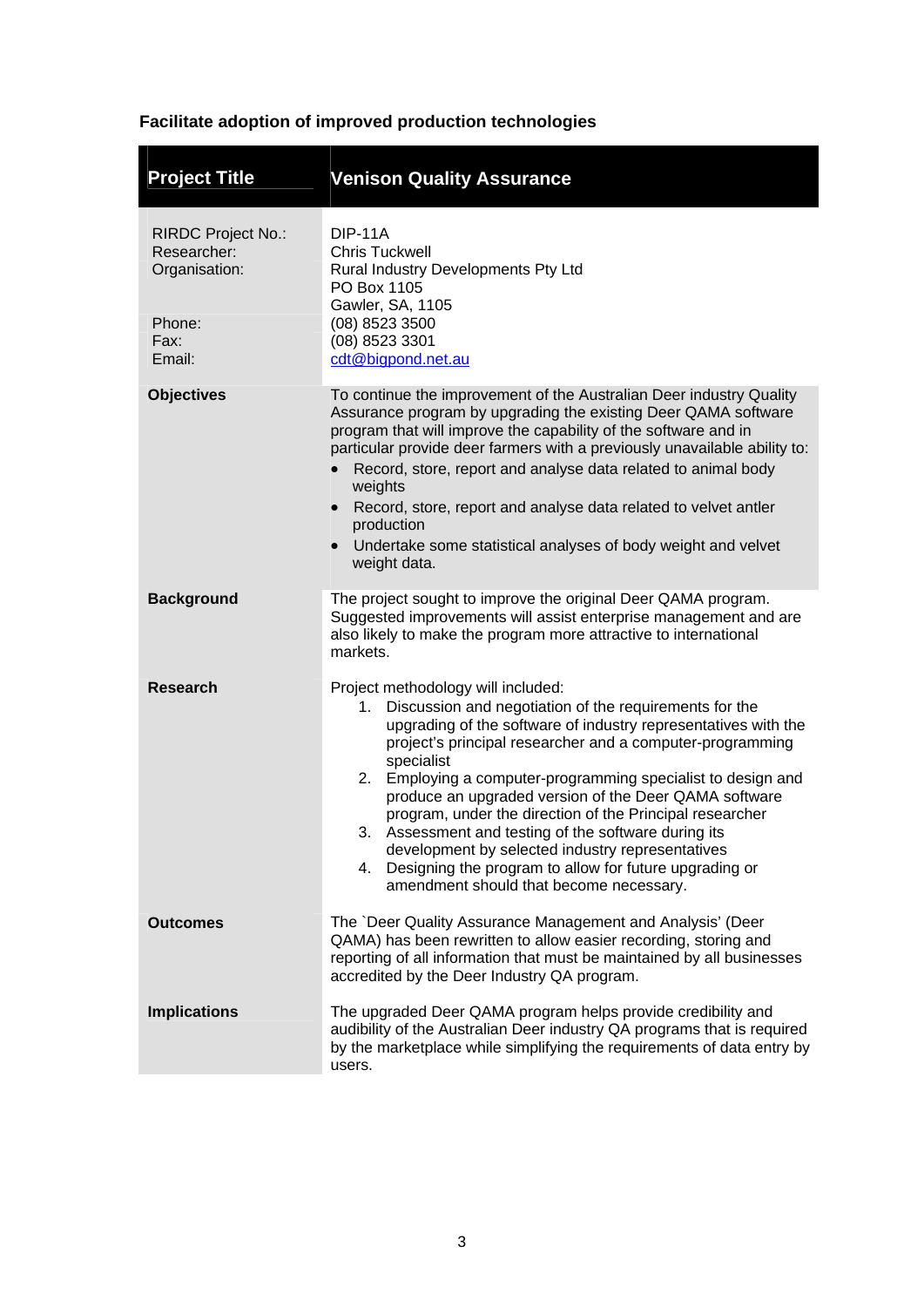<span id="page-7-0"></span>

| <b>Project Title</b>                                                                  | Dissemination of results of research projects - 2                                                                                                                                                                                                                                                                                                                                                                                                                                                                                                                                                                                                                                                                                                                                                                                                                                                                                                                                                                                                                                                                                                                                                                                                                                                                                                                                                                                   |
|---------------------------------------------------------------------------------------|-------------------------------------------------------------------------------------------------------------------------------------------------------------------------------------------------------------------------------------------------------------------------------------------------------------------------------------------------------------------------------------------------------------------------------------------------------------------------------------------------------------------------------------------------------------------------------------------------------------------------------------------------------------------------------------------------------------------------------------------------------------------------------------------------------------------------------------------------------------------------------------------------------------------------------------------------------------------------------------------------------------------------------------------------------------------------------------------------------------------------------------------------------------------------------------------------------------------------------------------------------------------------------------------------------------------------------------------------------------------------------------------------------------------------------------|
| <b>RIRDC Project No.:</b><br>Researcher:<br>Organisation:<br>Phone:<br>Fax:<br>Email: | <b>DIP-15A</b><br><b>Chris Tuckwell</b><br>Rural Industry Developments Pty Ltd<br>PO Box 1105<br>Gawler, SA, 1105<br>(08) 8523 3500<br>(08) 8523 3301<br>cdt@bigpond.net.au                                                                                                                                                                                                                                                                                                                                                                                                                                                                                                                                                                                                                                                                                                                                                                                                                                                                                                                                                                                                                                                                                                                                                                                                                                                         |
| <b>Objectives</b>                                                                     | To continue the improvement of deer farmer profitability by:<br>• Expanding the series of seminars undertaken during 2003/2004 to<br>disseminate information and encourage uptake of results of research<br>• The ongoing collection, interpretation and reporting of deer industry<br>statistics and servicing the Venstat program.                                                                                                                                                                                                                                                                                                                                                                                                                                                                                                                                                                                                                                                                                                                                                                                                                                                                                                                                                                                                                                                                                                |
| <b>Background</b>                                                                     | The Australian Deer industry continues to pursue broad community<br>acceptance as a profitable, sustainable Australian Livestock industry.<br>However Australian deer farmers have been slow to adopt improved<br>livestock management, handling technologies and pasture management<br>identified by various research projects. This is in part due to information<br>not being effectively communicated to existing and intending producers.<br>The seminar series during 2003/2004 based on The Deer Farming<br>Handbook (DFH) produced by RIRDC project DIP-9A provided people with<br>comprehensive information on industry origins, transport, nutrition,<br>reproduction, pasture management, health, quality assurance programs,<br>handling, body condition scoring, venison production, velvet production,<br>animal selection and the future for the industry. The success of the first<br>seminar series led to a second series of seminars based on the book. The<br>seminars provided deer producers with a practical interpretation of results<br>of research to encourage efficient and profitable deer management. The<br>expansion of the industry in Australia continues to be dependent on<br>objective collection, interpretation and dissemination of positive market<br>information as well as the development of marketing and production<br>strategies based on accurate records like those reported here. |
| Research                                                                              | Project methodology included:<br>• Promotion of the new DFH and the practical interpretation and<br>application of research findings contained within it.<br>• Updating and amendment of visual aids and training information from<br>information contained in the DFH to run seminars that provide practical<br>interpretations of production related deer research from Australia and<br>throughout the world.<br>Development was undertaken in consultation with other industry<br>specialists<br>• Maintenance of deer industry venison statistics and velvet statistics with<br>regular and open reporting of market and other information to industry<br>and related agricultural interests.                                                                                                                                                                                                                                                                                                                                                                                                                                                                                                                                                                                                                                                                                                                                  |
| <b>Outcomes</b>                                                                       | A previously developed set of seven PowerPoint © presentations and<br>associated sets of seminar participant notes were developed for use with<br>the seminars. Notes provide links to relative sections in the DFH. As well,<br>an improved spreadsheet was developed to assist people understand<br>some of the nutrition research and more easily and efficiently estimate<br>feed requirements of their stock.                                                                                                                                                                                                                                                                                                                                                                                                                                                                                                                                                                                                                                                                                                                                                                                                                                                                                                                                                                                                                  |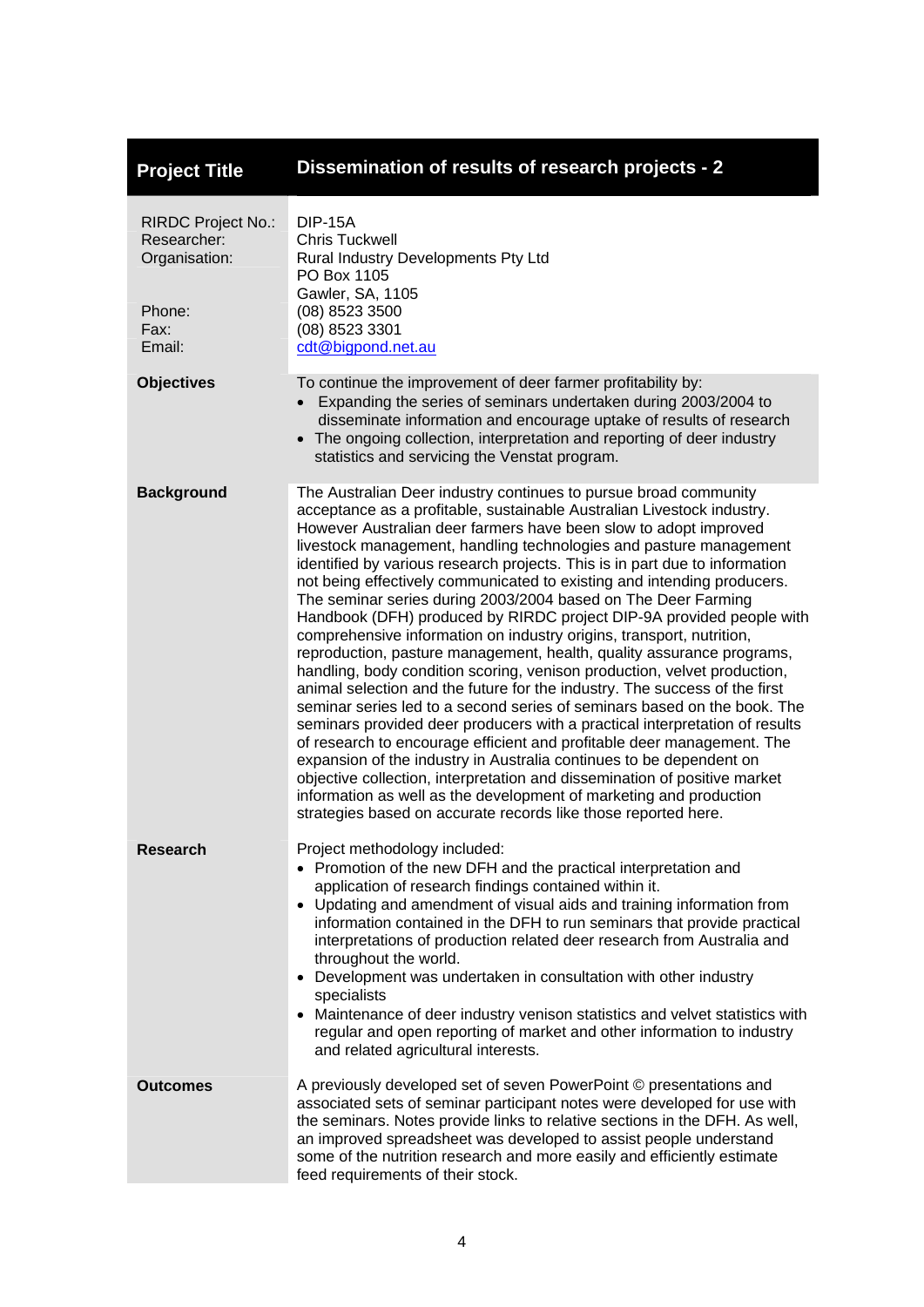|                     | The database of industry venison and velvet statistics has continued its<br>development and statistical data has been collected and reported to<br>industry during the year and in this report                                                                                                                                                                                                                                                                                                                                                                                                                                                                                                                  |
|---------------------|-----------------------------------------------------------------------------------------------------------------------------------------------------------------------------------------------------------------------------------------------------------------------------------------------------------------------------------------------------------------------------------------------------------------------------------------------------------------------------------------------------------------------------------------------------------------------------------------------------------------------------------------------------------------------------------------------------------------|
| <b>Implications</b> | Seminars conducted as part of this project have demonstrated that<br>Australian deer farmers clearly thought that they benefited from the<br>seminars and felt that they were better able to understand the information<br>presented and were more likely to implement new technologies and<br>management practices on the basis of their new understanding. Seminar<br>results also suggest only a small percentage of deer farmers are aware of<br>results or RIRDC funded research. It appears the seminars are a valuable<br>tool for promoting, explaining and encouraging the adoption of RIRDC<br>funded research projects.<br>Statistics not only continue to show the depressed nature of the industry |
|                     | but suggest areas where correct application of research results may help<br>improve the long term prospects for the industry.                                                                                                                                                                                                                                                                                                                                                                                                                                                                                                                                                                                   |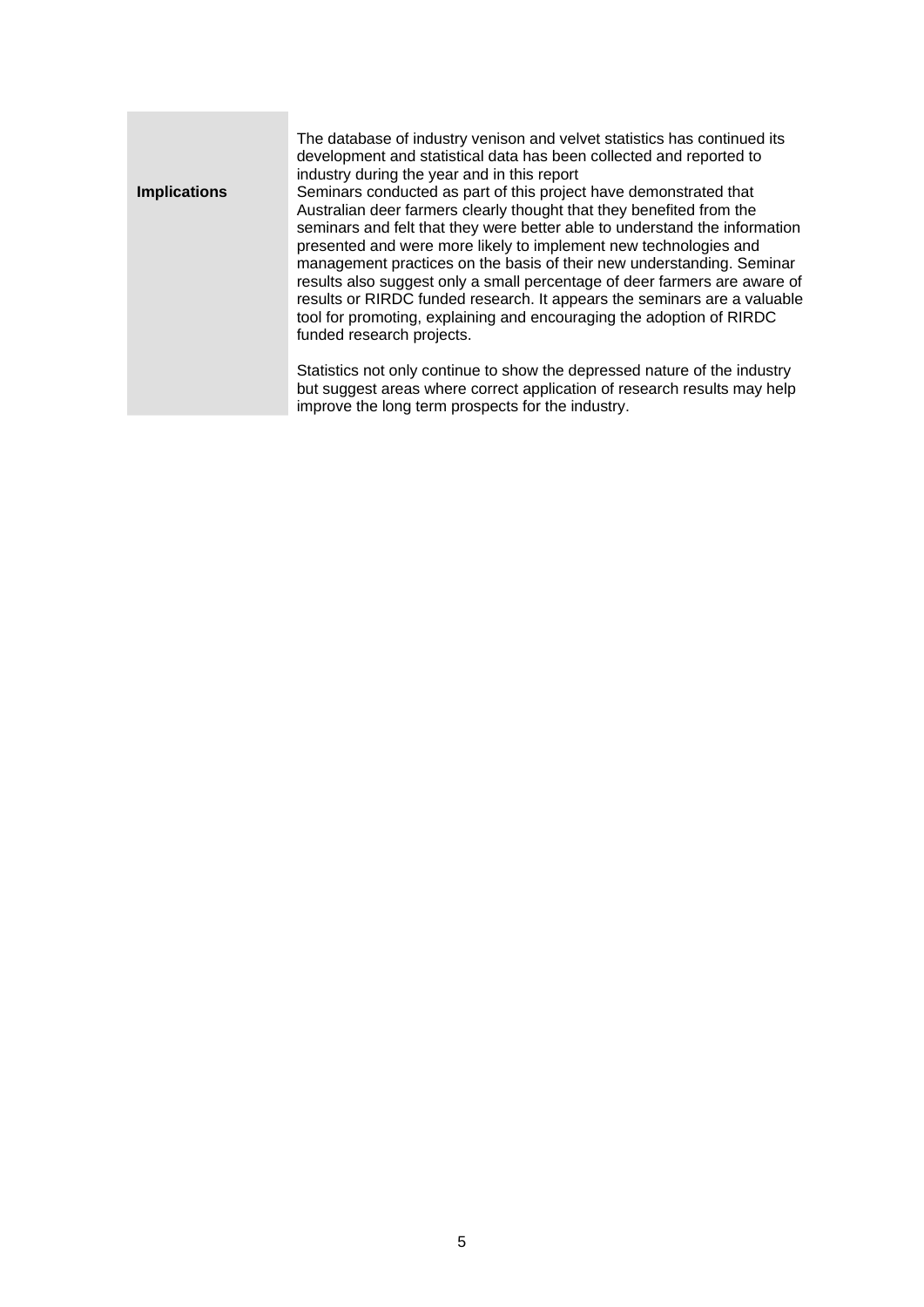<span id="page-9-0"></span>

| <b>Project Title</b>                      | <b>Restoration of Cartilage by Novel Gene Therapy</b>                                                                                                                                                                        |                                                                                                                                                                                                                                                                                                                                                                                |  |
|-------------------------------------------|------------------------------------------------------------------------------------------------------------------------------------------------------------------------------------------------------------------------------|--------------------------------------------------------------------------------------------------------------------------------------------------------------------------------------------------------------------------------------------------------------------------------------------------------------------------------------------------------------------------------|--|
| <b>RIRDC Project No.:</b><br>Researchers: | MAT-1A<br>Dennis White<br>16 Denham Avenue,<br>Denham's Beach 2536                                                                                                                                                           | Prof. Peter Ghosh<br>Institute of Bone & Joint Research<br>University of Sydney and Royal<br>North Shore Hospital                                                                                                                                                                                                                                                              |  |
| Organisation:<br>Phone:<br>Fax:<br>Email: | Matrix Gene Pty Ltd<br>16 Denham Avenue<br>Denham's Beach 2536<br>02-4472 1162<br>02-4472 1162<br>nancy.W7569@bigpond.com.au                                                                                                 |                                                                                                                                                                                                                                                                                                                                                                                |  |
| <b>Objectives</b>                         | repair.                                                                                                                                                                                                                      | The ultimate objective of the present study was to evaluate the potential<br>of a recently discovered gene DACC-7 as an appropriate means for<br>transfecting chondrocytes or mesenchymal stem cells which when<br>transplanted into the cartilage defects would result in a successful                                                                                        |  |
| <b>Background</b>                         | Articular cartilage has little capacity to spontaneously repair the defects<br>caused by traumatic injuries or necrosis which, if untreated, will<br>eventually lead to osteoarthritis (OA).                                 |                                                                                                                                                                                                                                                                                                                                                                                |  |
|                                           | The medical management of OA has achieved limited progress in the<br>past decades; the drugs currently available suppressing the symptoms<br>rather than improving the underlying pathology responsible for the<br>symptoms. |                                                                                                                                                                                                                                                                                                                                                                                |  |
|                                           | defects. By this means it is anticipated that the on-set and/or<br>progression of OA will be ameliorated.                                                                                                                    | More recently researchers have focused on transplantation procedures<br>that offer the potential to repair and restore a new matrix in cartilage                                                                                                                                                                                                                               |  |
| Research                                  | molecular level.                                                                                                                                                                                                             | We have investigated the functions of this gene at both the cellular and                                                                                                                                                                                                                                                                                                       |  |
|                                           | in primary monolayer cultures.                                                                                                                                                                                               | The protocol used for these studies consisted essentially of dissecting<br>articular cartilage and bone marrow from 4 month old NZ white rabbits<br>and establishing colonies of chondrocytes and mesenchymal stem cells                                                                                                                                                       |  |
|                                           | These cells were then either transiently non-virally transfected with<br>hDACC-7 or its vector (mock-transfected) using methods already<br>established in our laboratories.                                                  |                                                                                                                                                                                                                                                                                                                                                                                |  |
|                                           | The transfected cells were then grown in the calcium alginate biomatrix<br>beads in readiness for the subsequent transplantation operations.                                                                                 |                                                                                                                                                                                                                                                                                                                                                                                |  |
|                                           |                                                                                                                                                                                                                              | Three circular osteochondral defects were created in the patella-femoral<br>groove of both joints of a group of female 3-4 month old NZ white rabbit<br>siblings, into which was transplanted either the biomatrix control, the<br>biomatrix containing the seeded transfected chondrocytes or MSC.<br>One of the defects was left unfilled to serve as a non-treated control. |  |
|                                           |                                                                                                                                                                                                                              | Animals were euthenased at eleven weeks post-surgery, joints<br>dissected out and examined macroscopically, photographed, and                                                                                                                                                                                                                                                  |  |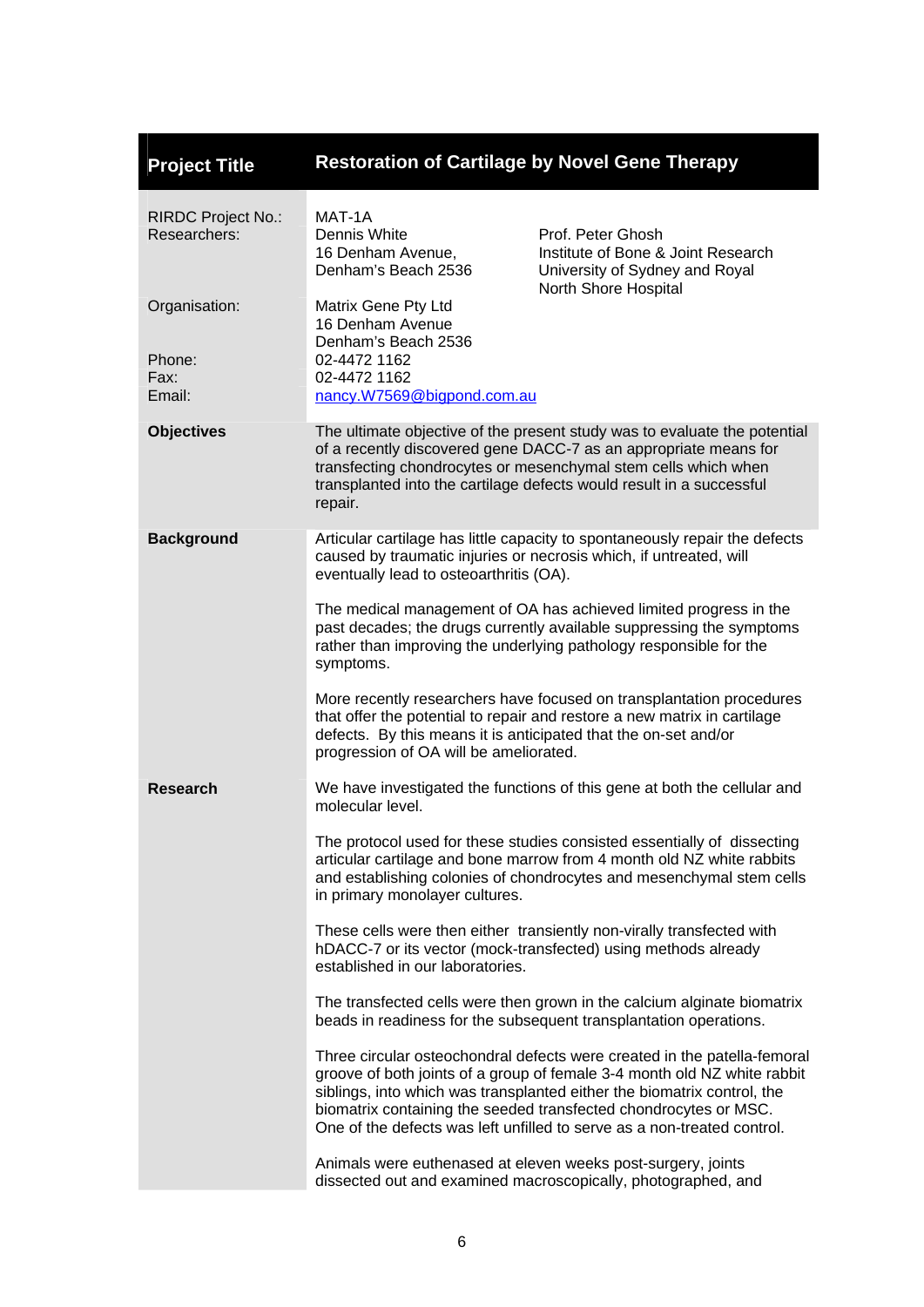|                     | osteochondral slices, encompassing the defects, cut with a fine band<br>saw.                                                                                                                                                                                                                                                                                                                                                                                                                                                                                                     |
|---------------------|----------------------------------------------------------------------------------------------------------------------------------------------------------------------------------------------------------------------------------------------------------------------------------------------------------------------------------------------------------------------------------------------------------------------------------------------------------------------------------------------------------------------------------------------------------------------------------|
|                     | Histological sections were prepared from these blocks and stained with<br>H&E and Toluidine Blue prior to examination and scoring to ascertain<br>the extent of repair using a published scoring system. The protocol for<br>this study was approved by the Animal Ethics Review Committee of the<br>CSIRO Molecular Sciences Division, North Ryde, Sydney.and<br>establishing colonies of chondrocytes and mesenchymal stem cells in<br>primary monolayer cultures.                                                                                                             |
|                     | These cells were then either transiently non-virally transfected with<br>hDACC-7 or its vector (mock-transfected) using methods already<br>established in our laboratories.                                                                                                                                                                                                                                                                                                                                                                                                      |
|                     | The transfected cells were then grown in the calcium alginate biomatrix<br>beads in readiness for the subsequent transplantation operations.                                                                                                                                                                                                                                                                                                                                                                                                                                     |
|                     | Three circular osteochondral defects were created in the patella-femoral<br>groove of both joints of a group of female 3-4 month old NZ white rabbit<br>siblings, into which was transplanted either the biomatrix control, the<br>biomatrix containing the seeded transfected chondrocytes or MSC.<br>One of the defects was left unfilled to serve as a non-treated control.                                                                                                                                                                                                   |
|                     | Animals were euthenased at eleven weeks post-surgery, joints<br>dissected out and examined macroscopically, photographed, and<br>osteochondral slices, encompassing the defects, cut with a fine band<br>saw.                                                                                                                                                                                                                                                                                                                                                                    |
|                     | Histological sections were prepared from these blocks and stained with<br>H&E and Toluidine Blue prior to examination and scoring to ascertain<br>the extent of repair using a published scoring system. The protocol for<br>this study was approved by the Animal Ethics Review Committee of the<br>CSIRO Molecular Sciences Division, North Ryde, Sydney.                                                                                                                                                                                                                      |
| <b>Outcomes</b>     | The macroscopic appearance of the joints showed a high level of<br>healing in all defects irrespective of the treatment used. However, the<br>most consistent repair response was obtained for defects filled with<br>DACC-7 transfected mesenchymal stem cells (MSC).                                                                                                                                                                                                                                                                                                           |
| <b>Implications</b> | Although the outcome of this study failed to demonstrate that DACC-7<br>transfected chondrocytes exhibited superior cartilage healing capacity<br>to other treatments this research has provided critical information which<br>demonstrated that the DACC-7 gene could stimulate pro-chondrocyte<br>division at a higher level than mock transfected cells. Although the<br>underlying mechanism is not clear, the cell division could be precisely<br>controlled as shown in the cell proliferation assay. Therefore, DACC-7<br>has therapeutic potential for cartilage repair. |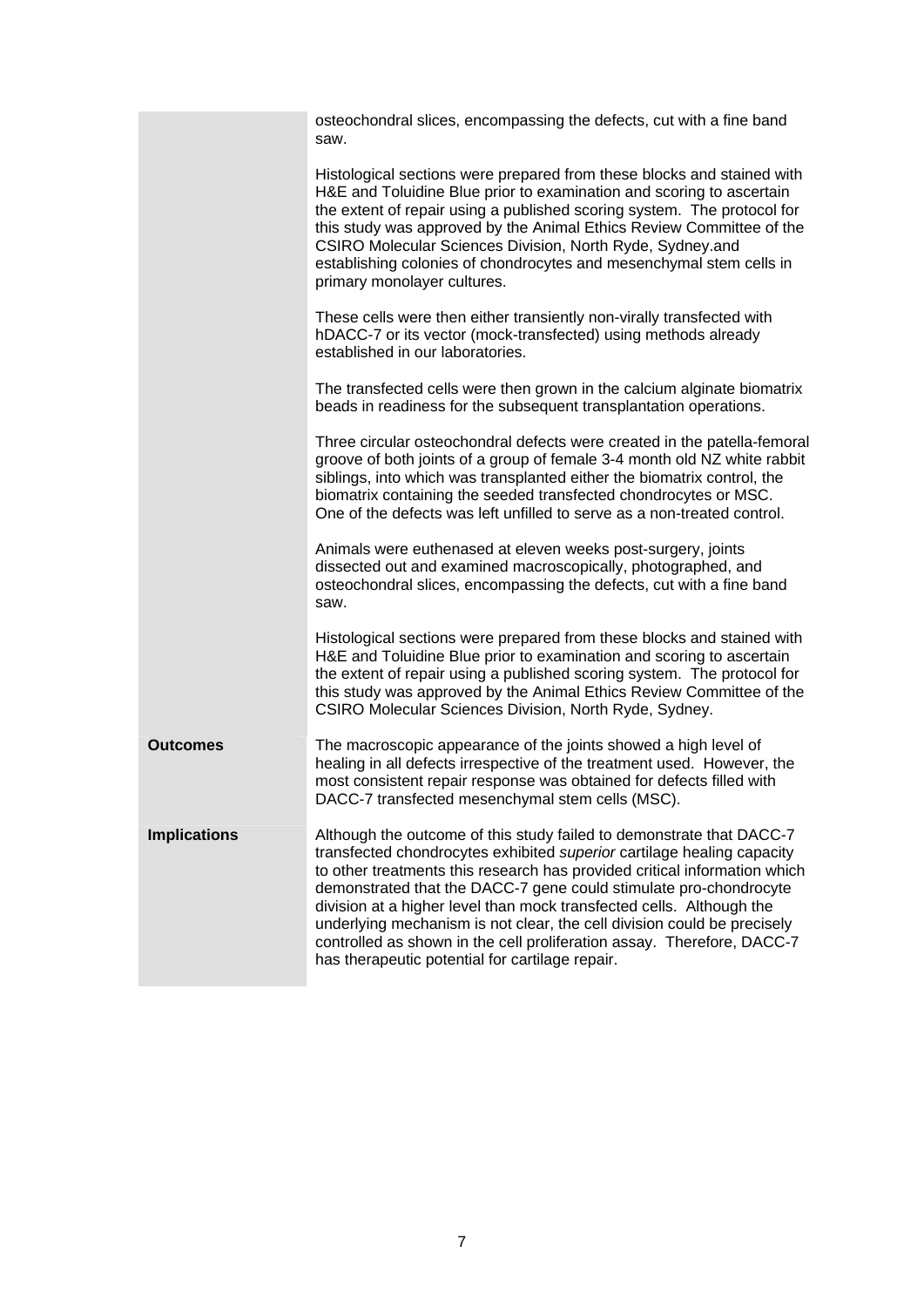**Develop international and domestic markets for Australian venison and develop supply chain management** 

<span id="page-11-0"></span>

| <b>Project Title</b>                               | <b>National Velvet Accreditation Scheme Database</b><br><b>Development</b>                                                                                                                                                                                                                                                                                                                                                                     |
|----------------------------------------------------|------------------------------------------------------------------------------------------------------------------------------------------------------------------------------------------------------------------------------------------------------------------------------------------------------------------------------------------------------------------------------------------------------------------------------------------------|
| RIRDC Project No.:<br>Researcher:<br>Organisation: | <b>DIP-14A</b><br><b>Chris Tuckwell</b><br>Rural Industry Developments Pty Ltd<br>PO Box 1105<br>Gawler, SA, 1105                                                                                                                                                                                                                                                                                                                              |
| Phone:<br>Fax:<br>Email:                           | (08) 8523 3500<br>(08) 8523 3301<br>cdt@bigpond.net.au                                                                                                                                                                                                                                                                                                                                                                                         |
| <b>Objectives</b>                                  | To develop an interactive database to record store and report on<br>activities of the National Velvet Accreditation Scheme (NVAS).                                                                                                                                                                                                                                                                                                             |
| <b>Background</b>                                  | Prior to the development of the database produced by this project,<br>limited data records for the scheme were recorded in spreadsheet<br>format. However increasing concern by the AVA about the use of S4<br>drugs has required that more detailed data about the scheme is<br>recorded and the records are maintained in a format that allows a<br>range of detailed reports to be provided on request of the<br>Chairperson of the Scheme. |
| <b>Research</b>                                    | Project methodology included:<br>Development of an easy-to-use Microsoft Access database that<br>1.<br>records all information required by the NVAS and allows the<br>existing scheme administrator to produce reports as required.<br>2.<br>Training of the NVAS administrator in the use of the database.                                                                                                                                    |
| <b>Outcomes</b>                                    | This project has produced a database that allows recording of<br>required data in a format that provides for a range of required<br>reports. The database allows for future addition of new fields<br>including a future requirement to include National Livestock<br>Identification System (NLIS) numbers.                                                                                                                                    |
| <b>Implications</b>                                | This database will assist the NVAS in its ongoing program to ensure<br>consumers of deer velvet and the wider community that adequate<br>animal welfare, product traceability, OH&S standards and other QA<br>standards related to velvet production and harvesting are<br>maintained.                                                                                                                                                         |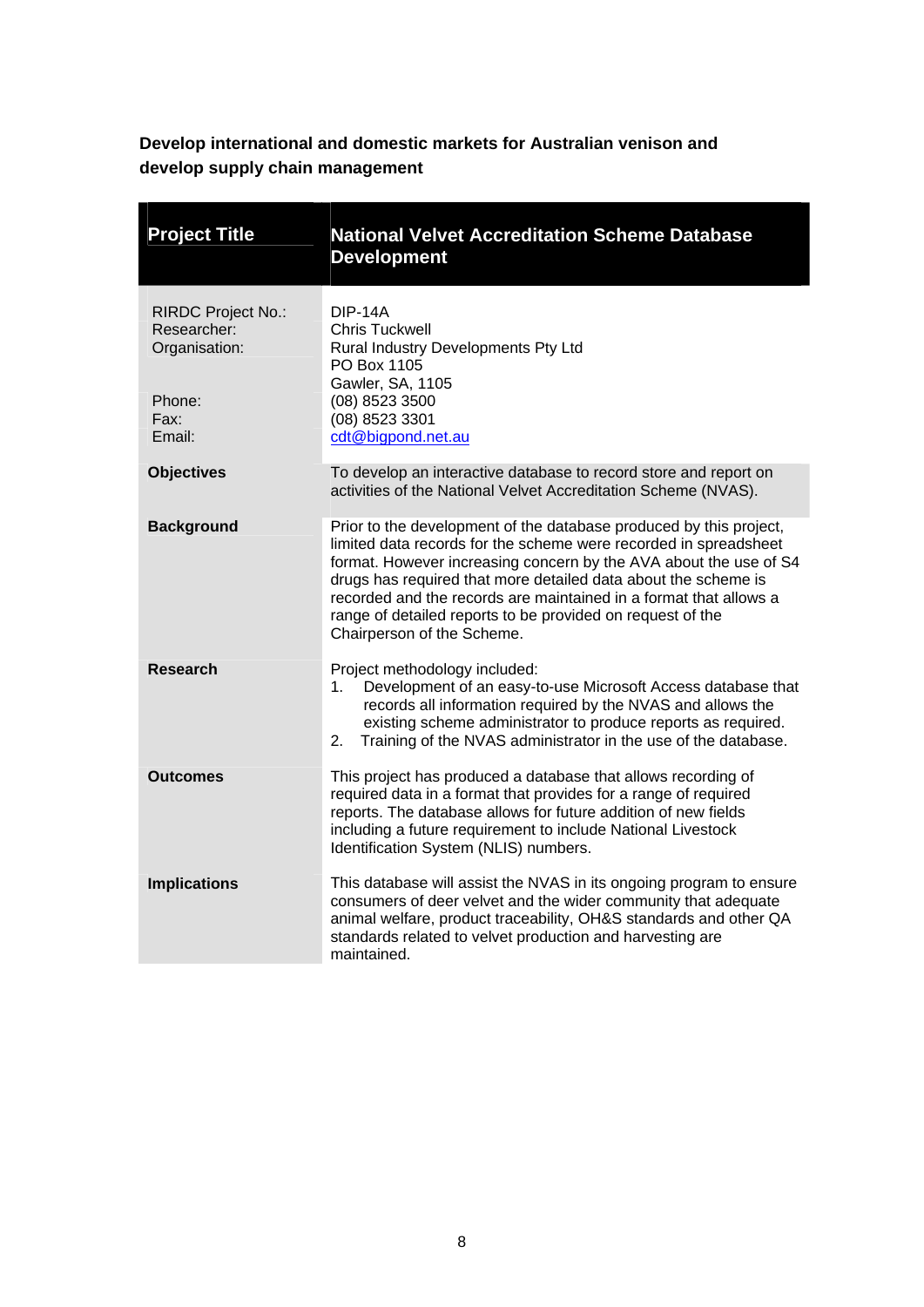<span id="page-12-0"></span>

| <b>Project Title</b>                                                                  | A domestic market positioning strategy for<br>Australian Venison - A sub-program of RIRDC US-<br><b>130A</b>                                                                                                                                                                                                                                                                                                                                                                                                                                                                                                                                                                                                                                                                                                                                                                                                                                                             |
|---------------------------------------------------------------------------------------|--------------------------------------------------------------------------------------------------------------------------------------------------------------------------------------------------------------------------------------------------------------------------------------------------------------------------------------------------------------------------------------------------------------------------------------------------------------------------------------------------------------------------------------------------------------------------------------------------------------------------------------------------------------------------------------------------------------------------------------------------------------------------------------------------------------------------------------------------------------------------------------------------------------------------------------------------------------------------|
| <b>RIRDC Project No.:</b><br>Researcher:<br>Organisation:<br>Phone:<br>Fax:<br>Email: | LBP-1A<br>Deborah Moffat<br>Loulaki Blue Pty Ltd<br>02 9938 3399<br>02 9938 3399<br>Deborah@loulakiblue.com                                                                                                                                                                                                                                                                                                                                                                                                                                                                                                                                                                                                                                                                                                                                                                                                                                                              |
| <b>Objectives</b>                                                                     | The objective of this project was to capture an initial, current<br>snapshot of Australian domestic consumer and food service industry<br>perceptions of venison. This information will assist and facilitate<br>development of an industry strategic plan that is based on satisfying<br>potential consumer requirements and addressing factors currently<br>limiting demand. The information will also identify core attributes of<br>the product that can differentiate it from competitors and thereby<br>identify a compelling positioning for venison around which a new<br>image for the Australian product can be created.<br>The research aims to provide feedback from potential consumers<br>on:<br>Market awareness of the product, range of uses and image<br>$\bullet$<br>Key attributes of venison<br>$\bullet$<br>Opportunities identified in the Limiting Factors Report<br>$\bullet$<br>A possible new image and positioning for venison.<br>$\bullet$ |
| <b>Background</b>                                                                     | This research project was designed to explore and collaborate the<br>validity of a number of factors identified in Phase 1, Part 1, of the<br>RIRDC program 'Development and Implementation of an Industry<br>Endorsed Venison Strategic Plan for Delivering Future Growth' (US-<br>130A) as reported in 'Identification of Growth Limiting Factors'<br>(Limiting Factors Report).<br>The research undertaken in this project on potential domestic<br>consumers represents new information and feedback for the<br>industry.<br>The research also included incorporation of questions from the 1996<br>and 1997 RIRDC funded market research with chefs, undertaken by<br>L. Tume, to enable a point of comparison on usage and factors for<br>increasing demand.                                                                                                                                                                                                       |
| <b>Research</b>                                                                       | The research comprised a qualitative study encompassing 29<br>consumers and 6 chefs plus 4 other catering staff of a commercial<br>catering centre through a series of focus groups. An additional 6<br>chefs were reached through one on one interviews. The chefs<br>selected were from medium level to high-end restaurants and were<br>regular venison users.<br>This was followed by a quantitative study involving 151 consumers<br>in a guided questionnaire response.                                                                                                                                                                                                                                                                                                                                                                                                                                                                                            |
| <b>Outcomes</b>                                                                       | Chefs and food service representatives included in the research<br>were all currently using venison and were positively disposed to the                                                                                                                                                                                                                                                                                                                                                                                                                                                                                                                                                                                                                                                                                                                                                                                                                                  |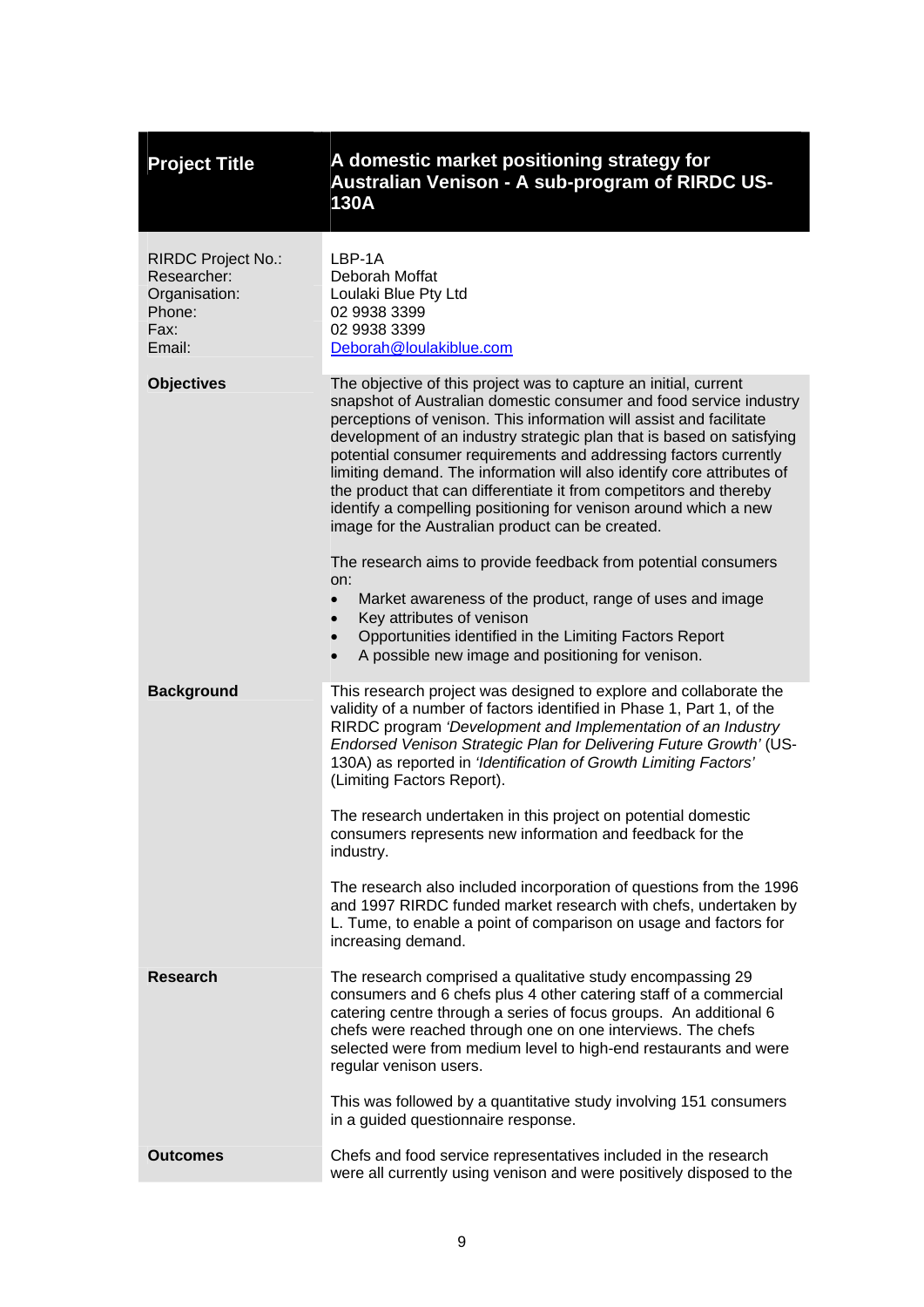|                     | product. The overriding factor identified as necessary to increase<br>their existing usage was the need to increase consumer demand.<br>One of the main barriers to increasing customer demand is the very<br>low profile of venison as a red meat among Australian domestic<br>consumers. This concern was also raised by producers and<br>highlighted in the Limiting Factors Report. However, the very<br>positive results from the taste tests, where venison consistently<br>outscored beef indicate that the product has significant potential.<br>The report identifies a number of potential target markets for<br>venison. The most promising is the 'top end' restaurant market. |
|---------------------|--------------------------------------------------------------------------------------------------------------------------------------------------------------------------------------------------------------------------------------------------------------------------------------------------------------------------------------------------------------------------------------------------------------------------------------------------------------------------------------------------------------------------------------------------------------------------------------------------------------------------------------------------------------------------------------------|
| <b>Implications</b> | The development of a marketing plan to increase the profile of                                                                                                                                                                                                                                                                                                                                                                                                                                                                                                                                                                                                                             |
|                     | venison and capitalise on the potential of the product should be a<br>priority. The most cost effective marketing approach would focus<br>strategies on identified target markets.                                                                                                                                                                                                                                                                                                                                                                                                                                                                                                         |
|                     | It is also suggested that further research be undertaken into the<br>development of recipes for secondary cuts. Education and<br>information regarding this research should be targeted at chefs in<br>mid level restaurants to facilitate the use of these venison cuts into<br>this level. This would assist in the creation of a new market for<br>venison in mid level restaurants.                                                                                                                                                                                                                                                                                                    |
|                     | The overriding recommendation is for this latest research be used to<br>assist the development of a comprehensive and staged strategic<br>plan as well as a complementary marketing plan. These plans<br>should recognise the variety of potential target markets and be<br>guided by the need to create a compelling market position for<br>venison based around its identified key attributes. Growing demand<br>for venison will need to be supported by the industry working with all<br>stakeholders – producers and suppliers, chefs and potential<br>Australian domestic consumers.                                                                                                 |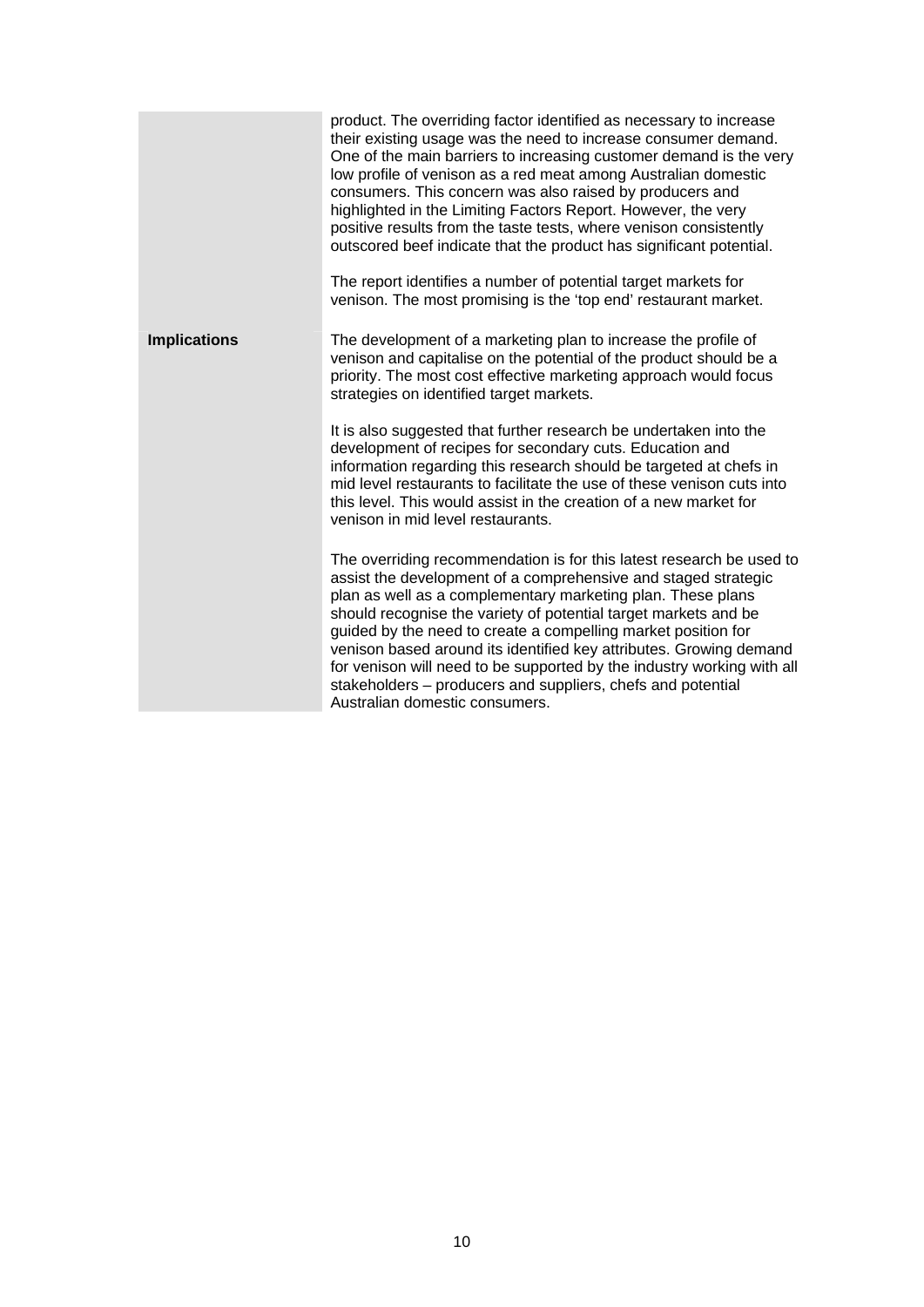<span id="page-14-0"></span>

| <b>Project Title</b>                                                 | Marketing venison products: Tademark and country-<br>of-origin influences and effects                                                                                                                                                                                                                                                                                                                                                                                                                                                                                                                       |
|----------------------------------------------------------------------|-------------------------------------------------------------------------------------------------------------------------------------------------------------------------------------------------------------------------------------------------------------------------------------------------------------------------------------------------------------------------------------------------------------------------------------------------------------------------------------------------------------------------------------------------------------------------------------------------------------|
| RIRDC Project No.:<br>Researcher:<br>Organisation:<br>Phone:<br>Fax: | VUT-4A<br>Suku Bhaskaran<br>Food Marketing Research Unit<br>Victoria University (Werribee Campus)<br>PO Box 14428<br>Melbourne VIC 8001.<br>(03) 9216 8263<br>(03) 9216 8135                                                                                                                                                                                                                                                                                                                                                                                                                                |
| Email:                                                               | Suku.Bhaskaran@vu.edu.au                                                                                                                                                                                                                                                                                                                                                                                                                                                                                                                                                                                    |
| <b>Objectives</b>                                                    | To review past studies and analyse the relevance and<br>$\bullet$<br>effectiveness of marketing initiatives focusing on country-of-origin<br>(COO) beliefs and behaviour<br>To collate and analyse information from past studies that could<br>$\bullet$<br>be used by the Australian venison industry to develop COO<br>based export marketing strategies and tactics                                                                                                                                                                                                                                      |
| <b>Background</b>                                                    | The Australian deer industry has a strong export focus. Nearly 80%<br>of the industry's products are sold into Asian and European markets.<br>Notwithstanding strong competition in export markets, RIRDC<br>believes that there is significant potential to develop export markets<br>for deer products such as venison. The report critically reviews and<br>analyses more than 100 COO studies with the aim of obtaining<br>information that would be useful to the industry in developing<br>venison export marketing plans, strategies and tactics.                                                    |
| <b>Research</b>                                                      | Critical review of the literature and analysis of the methodology,<br>context, findings and conclusions in 114 studies on COO based<br>customer beliefs, customer behaviour, marketing strategies and<br>marketing tactics.                                                                                                                                                                                                                                                                                                                                                                                 |
| Outcomes                                                             | The report shows that COO labelling, trademarks and logos<br>combined with appropriate marketing mix (particularly<br>communication) strategies could be useful in market development<br>and market penetration initiatives into some countries and into some<br>market segments in these countries. The venison industry needs to<br>clearly identify the information cues that would generate positive<br>product specific COO beliefs in target markets and develop<br>appropriate marketing mix strategies.                                                                                             |
| <b>Implications</b>                                                  | The report demonstrates the importance of rigorous COO research<br>design (selecting appropriate methods and study contexts) so that<br>marketing strategies and tactics are the outcome of good quality<br>information on target markets and market segments. The report<br>illustrates how the application of inappropriate methodology or study<br>contexts can lead to findings and conclusions that can be<br>misleading. The report provides the Australian venison industry<br>valuable insights regarding COO based customer beliefs and<br>behaviour several countries and for different products. |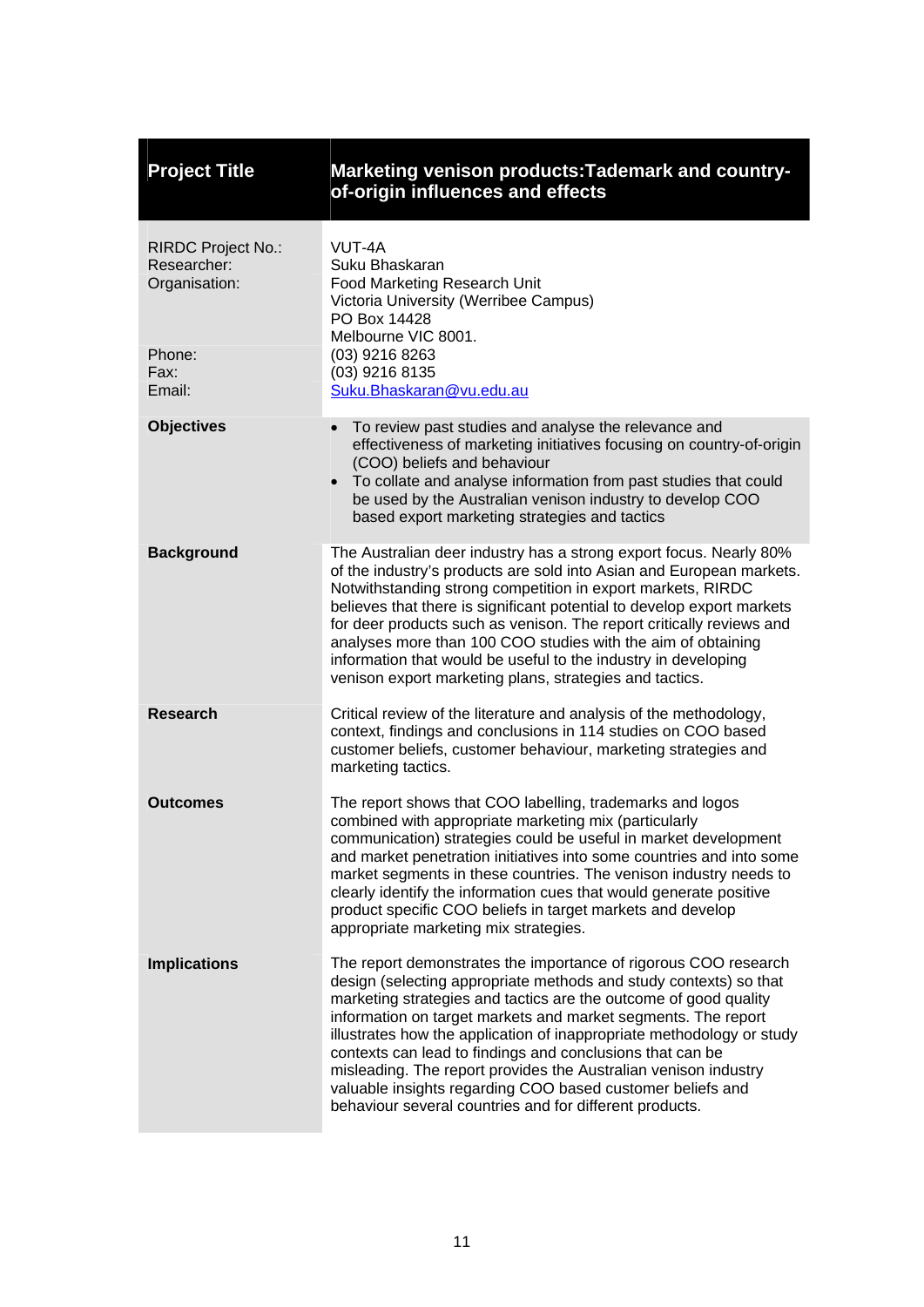### **2.7 DEER RESEARCH IN PROGRESS**

### **Facilitate adoption of improved production technologies**

<span id="page-15-0"></span>

| <b>Project Title</b>                                                                                                                      | Study of the Relationship between body condition<br>score, carcass composition and consumer<br>perception of venison quality                                                                                                                                                                                                                                                                                                                                                                                                                                                                                                                                                                                                                                                                                                                                                                                                                                                                                                                                                                                                                                                                                                                                                                                                                                                         |
|-------------------------------------------------------------------------------------------------------------------------------------------|--------------------------------------------------------------------------------------------------------------------------------------------------------------------------------------------------------------------------------------------------------------------------------------------------------------------------------------------------------------------------------------------------------------------------------------------------------------------------------------------------------------------------------------------------------------------------------------------------------------------------------------------------------------------------------------------------------------------------------------------------------------------------------------------------------------------------------------------------------------------------------------------------------------------------------------------------------------------------------------------------------------------------------------------------------------------------------------------------------------------------------------------------------------------------------------------------------------------------------------------------------------------------------------------------------------------------------------------------------------------------------------|
| RIRDC Project No.:<br><b>Start Date:</b><br>Finish Date:<br>Researcher:<br>Organisation:<br>Phone:<br>Fax:<br>Email:<br><b>Objectives</b> | <b>UWS-18A</b><br>01-Oct-2001<br>14 Oct 2005<br>Dr Robert Mulley<br>University of Western Sydney<br>(02) 4570 1438<br>(02) 4570 1383<br>r.mulley@uws.edu.au                                                                                                                                                                                                                                                                                                                                                                                                                                                                                                                                                                                                                                                                                                                                                                                                                                                                                                                                                                                                                                                                                                                                                                                                                          |
|                                                                                                                                           | • Characterise the biochemical and physical attributes of deer<br>carcasses for condition score 2, 3 and 4 (commercial grades)<br>to increase consumer confidence and quality of supply.<br>• Develop industry best practice for post slaughter management<br>of carcasses and/or cuts to enhance the three major quality<br>components of venison being tenderness, juiciness and<br>flavour.<br>• Determine the impact of supplementary feeding on the eating<br>quality characteristics of venison                                                                                                                                                                                                                                                                                                                                                                                                                                                                                                                                                                                                                                                                                                                                                                                                                                                                                |
| <b>Timelines</b>                                                                                                                          | • Data analysis completed on $16th$ September, 2005<br>• Final report to be submitted by $14th$ October, 2005                                                                                                                                                                                                                                                                                                                                                                                                                                                                                                                                                                                                                                                                                                                                                                                                                                                                                                                                                                                                                                                                                                                                                                                                                                                                        |
| <b>Current Progress</b>                                                                                                                   | A large number of red deer and fallow deer with body condition<br>scores (BCS) ranging from 2 to 4 have been slaughtered, and<br>samples of venison from commercial primal cuts collected for<br>biochemical and sensory evaluation. Some animals were fed<br>concentrates prior to slaughter to determine if supplementary<br>feeding altered the eating quality characteristics of venison.<br>Post-slaughter carcass management involved hanging<br>carcasses by the Achilles tendon, or tenderstretch hanging by<br>suspending carcasses from the aitch bone. All venison was<br>cooked using standard meat preparation methods for sensory<br>testing, and evaluated by panelists who ranged in age between<br>25 and 55 years old, were meat eaters, and did not smoke within<br>a set period of time prior to testing. The sensory panels were<br>also balanced for male and female participants where possible.<br>The results indicate that consumers could not tell the difference<br>between venison sourced from animals with BCS 2 and BCS 3<br>but did prefer venison from higher BCS (4) animals compared<br>with lower BCS (2) animals. Tenderstretch hanging of carcasses<br>produced venison that was more tender in every experiment,<br>compared with carcasses hung by the Achilles tendon<br>(traditional method), and this result was consistent for both red |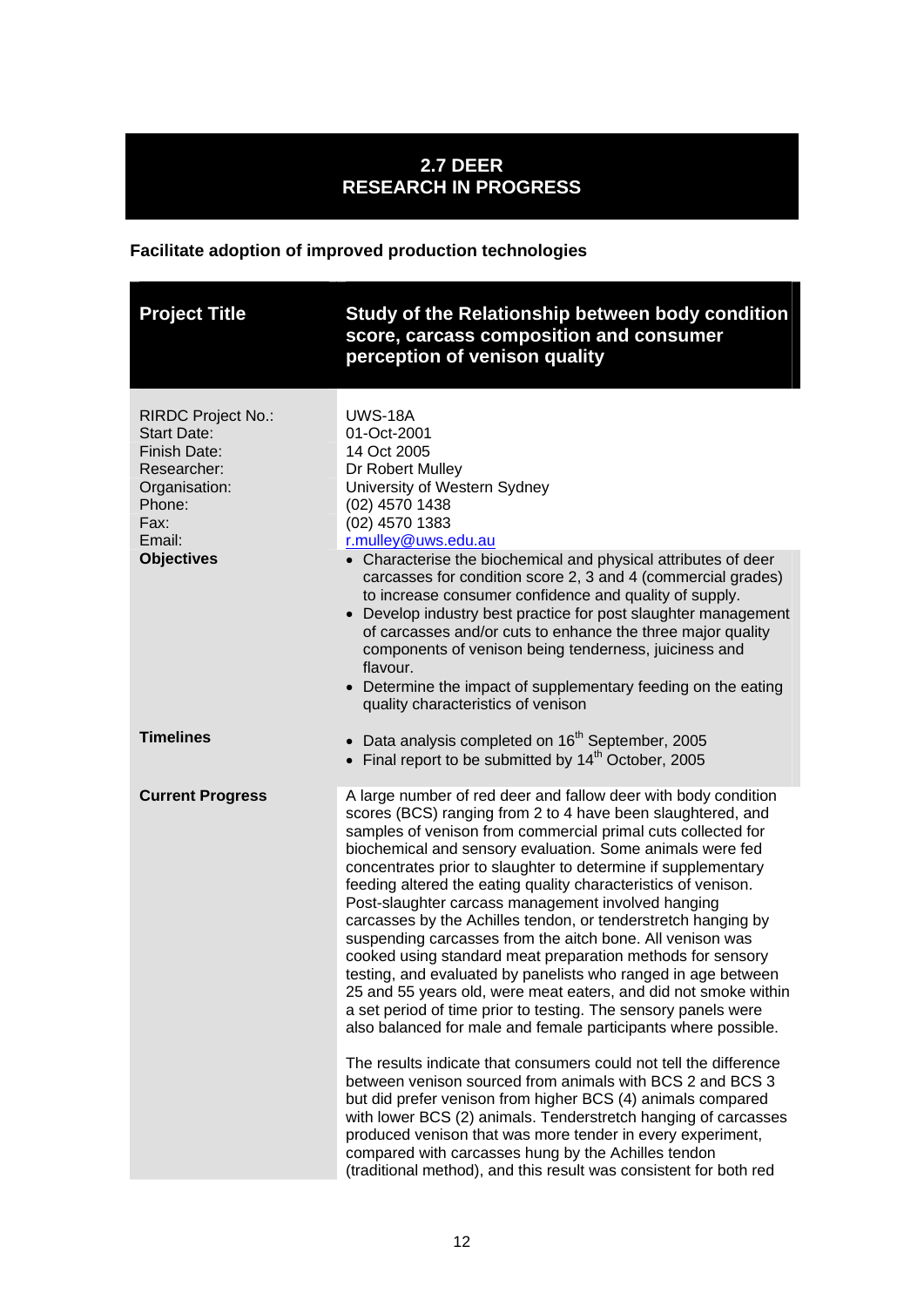and fallow deer. Taste panels were able to differentiate between levels of tenderness, and preferred venison from carcasses that had been tender stretched. Venison from tenderstretch carcasses also had lower drip loss from meat cuts tested, and had a higher 'juiciness' rating by consumers. Concentrate feeding of animals prior to slaughter increased the flavour rating according to sensory panelists.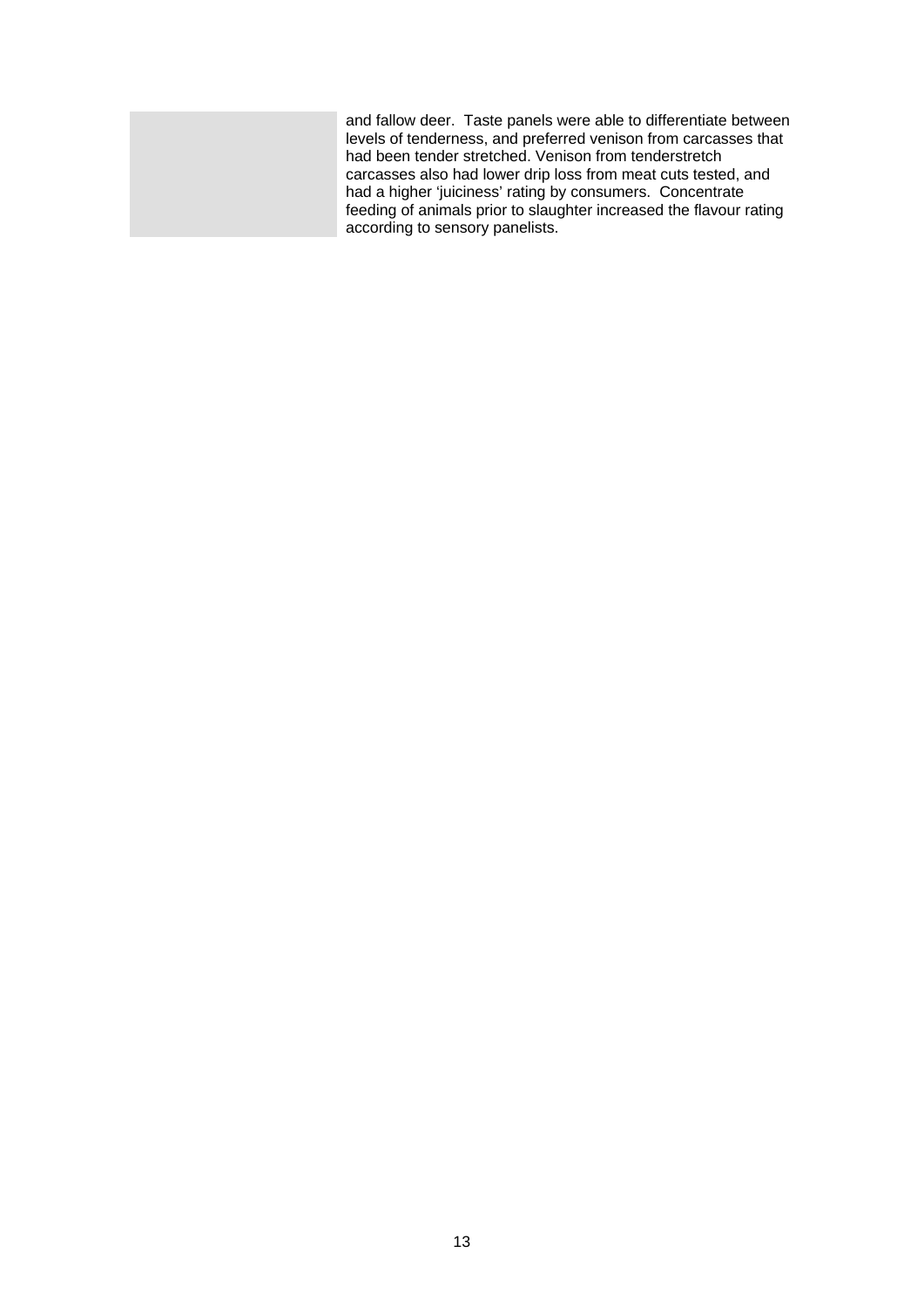**Develop international and domestic markets for Australian venison and develop supply chain management programs** 

<span id="page-17-0"></span>

| <b>Project Title</b>                                                                                                        | Development and implementation of an industry<br>endorsed venison marketing strategic plan for<br>delivering future growth                                                                                                                                                                                                                                                                                                                                                                                                                                                                                                                                                                                                                                                                                                                                                                                                                                                                                                                                                                                                                                                                                                                                                                                                                                                                                                                                                                                                                                                                                                                                                                                                                                                                                                                                                                                                                                                                                                                                                                                                                                                                                                                        |
|-----------------------------------------------------------------------------------------------------------------------------|---------------------------------------------------------------------------------------------------------------------------------------------------------------------------------------------------------------------------------------------------------------------------------------------------------------------------------------------------------------------------------------------------------------------------------------------------------------------------------------------------------------------------------------------------------------------------------------------------------------------------------------------------------------------------------------------------------------------------------------------------------------------------------------------------------------------------------------------------------------------------------------------------------------------------------------------------------------------------------------------------------------------------------------------------------------------------------------------------------------------------------------------------------------------------------------------------------------------------------------------------------------------------------------------------------------------------------------------------------------------------------------------------------------------------------------------------------------------------------------------------------------------------------------------------------------------------------------------------------------------------------------------------------------------------------------------------------------------------------------------------------------------------------------------------------------------------------------------------------------------------------------------------------------------------------------------------------------------------------------------------------------------------------------------------------------------------------------------------------------------------------------------------------------------------------------------------------------------------------------------------|
| <b>RIRDC Project No.:</b><br><b>Start Date:</b><br>Finish Date:<br>Researcher:<br>Organisation:<br>Phone:<br>Fax:<br>Email: | <b>US-130A</b><br>01-Sep-04<br>30-Apr-08<br>Dr Geoff Watson and Mr Rod Cox<br>The University of Sydney<br><b>PO Box 883</b><br>ORANGE NSW 2800<br>(02) 6360 5566/5538<br>$(02)$ 6360 5590<br>gwatson@orange.usyd.edu.au                                                                                                                                                                                                                                                                                                                                                                                                                                                                                                                                                                                                                                                                                                                                                                                                                                                                                                                                                                                                                                                                                                                                                                                                                                                                                                                                                                                                                                                                                                                                                                                                                                                                                                                                                                                                                                                                                                                                                                                                                           |
| <b>Objectives</b>                                                                                                           | To develop and implement an industry endorsed strategic plan<br>$\bullet$<br>that identifies choices for growth for all sectors and participant<br>levels of the Australian farmed deer industry through a portfolio<br>of improved business opportunities and tailored change<br>management strategies.<br>Phase 1: Development of a deer industry endorsed interim<br>$\bullet$<br>strategic plan.<br>To identify factors currently limiting growth within the<br>$\bullet$<br>Australian Deer Industry.<br>To identify and priorities critical success factors and growth<br>$\bullet$<br>strategy options for the Australian farmed deer industry<br>through a situation analysis.<br>To develop an advanced market focus for venison producers<br>$\bullet$<br>and processors via targeted consumer value propositions that<br>reposition venison in the broader red meat market and provide<br>a price which offers an acceptable return for value chain<br>partners involved.<br>As specific instances of the above objectives, to investigate if<br>investment should be supported for: generic brand<br>development; individual brand development, grading and Q&A<br>scheme development.<br>To develop change management initiates that enable various<br>deer industry participants to enhance their business by<br>adopting appropriate strategic opportunities (eg commodity<br>based initiatives such as Specifications and Quality Assurance;<br>more advanced market focus initiatives such as strategic<br>partnerships and alliances to supply specific products to target<br>customers).<br>To develop an interim strategic plan.<br>$\bullet$<br>To develop an industry endorsed interim strategic plan.<br>$\bullet$<br>Phase 2: Development of revised strategic plan through pilot<br>$\bullet$<br>evaluation of strategies identified in phase 1.<br>To develop and evaluate chain strategies that will ensure a<br>$\bullet$<br>growing supply of quality Australian venison to meet increased<br>demand through the initiation of jointly funded pilot programs.<br>Phase 3: Industry launch of the revised strategic plan.<br>$\bullet$<br>Implementation of revised industry endorsed strategic plan<br>from phase 2. |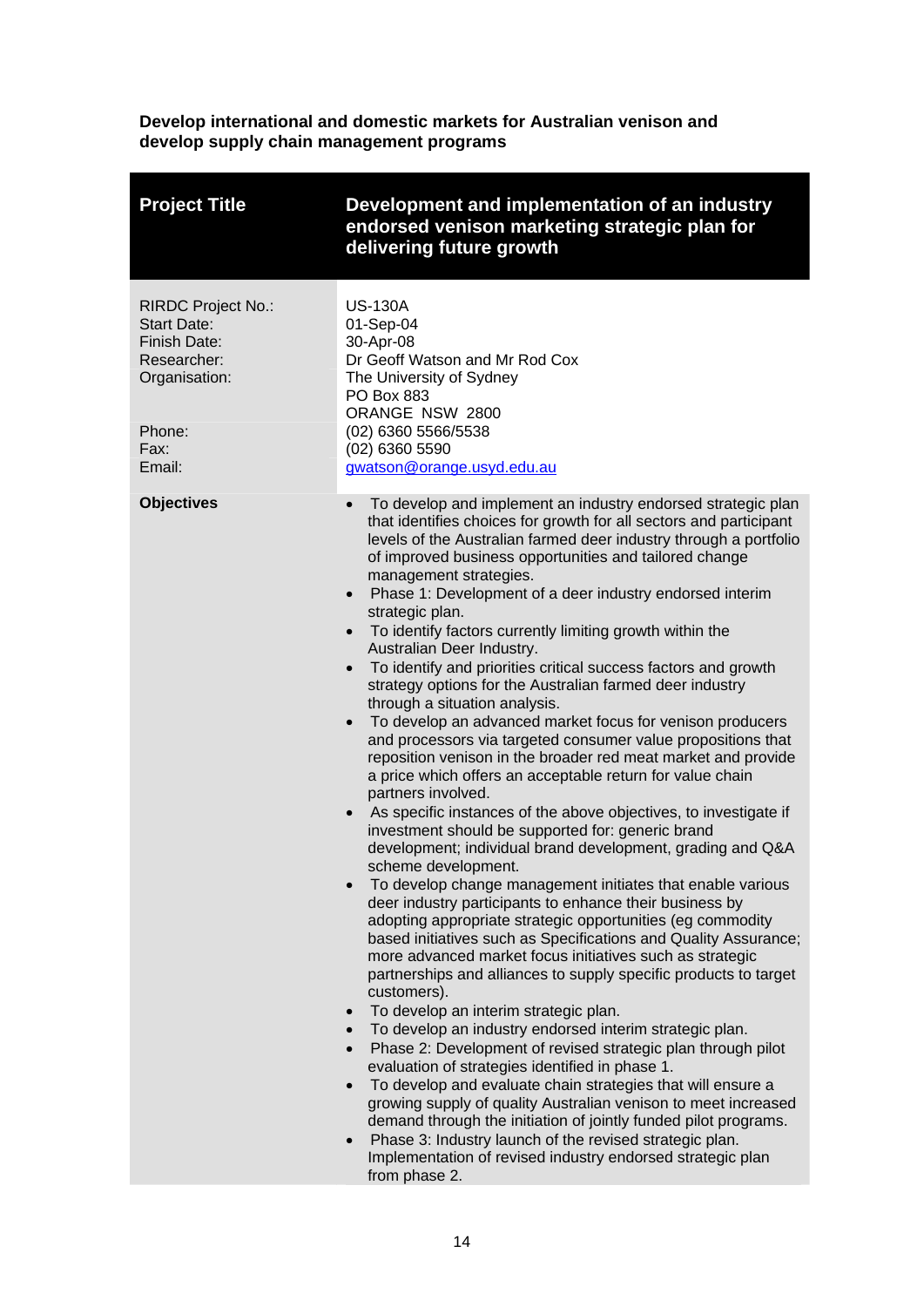| <b>Current Progress</b> | Three published reports from this project have identified<br>numerous factors limiting future growth and sustainability for the<br>Australian venison industry. Some of these include:<br>Lack of person, persons, group or organization actively<br>marketing venison in the Australian market<br>Overall lack of demand for venison<br>٠<br>Lack of volume available for the domestic market<br>$\bullet$<br>Overall high cost of producing venison<br>$\bullet$<br>Lack of product meeting "ideal" specifications<br>$\bullet$<br>The number of large scale producers within the industry has<br>$\bullet$<br>dropped significantly since the early and mid 1990's<br>Enthusiasm within the Australian venison industry is<br>$\bullet$<br>extremely low<br>Average farm gate values received for deer fell sharply in<br>٠<br>2003/04, largely due to reduced export demand |
|-------------------------|---------------------------------------------------------------------------------------------------------------------------------------------------------------------------------------------------------------------------------------------------------------------------------------------------------------------------------------------------------------------------------------------------------------------------------------------------------------------------------------------------------------------------------------------------------------------------------------------------------------------------------------------------------------------------------------------------------------------------------------------------------------------------------------------------------------------------------------------------------------------------------|
|                         | The Australian farmed venison industry is currently experiencing a<br>significant downturn in both domestic demand and supply despite<br>a buoyant market in competing meats. Factors limiting growth are<br>directly linked to a lack of effective and sustained consumer<br>demand. It is of interest that very few participants surveyed, or<br>reports reviewed have identified the end consumer's requirements<br>at both levels of food service and retail. The researchers believe it<br>is paramount that this information is identified and integrated into<br>any future strategic plan. Work is currently progressing in this<br>area.                                                                                                                                                                                                                               |